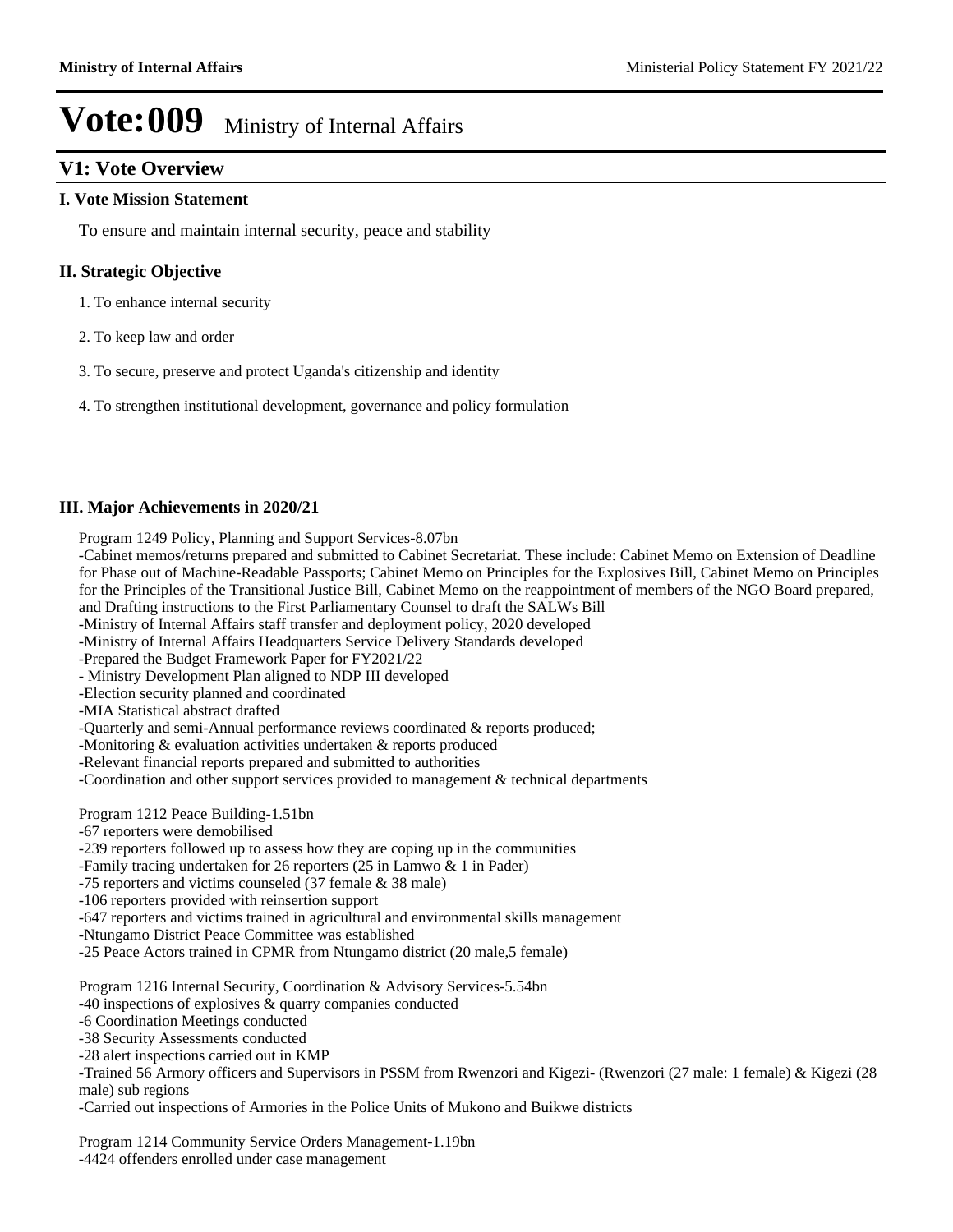-5898 orders supervised

- -6 projects set up in Kamuli, Jinja, Masindi, Luwero,Mubende,Kasese
- -90 DCSCs supported & 78 Peer Support Persons identified
- -678 stakeholders (Male-315, Female-367) trained on Community service

-Staff trained in human rights based approaches and Restorative Justice

Program: 1215 NGO Regulation-1.18bn

-Issued 309 new permits/ certificates, renewed 273 permits, replaced 13 permit and reviewed 92 permits issued within 30 days -2,236 NGOs updated on the UNNR

-85 NGOs were monitored on site while 744 NGO monitored offsite for compliance

-11 NGOs were inspected

Program 1217 Combat Trafficking in Persons-0.11bn

-165 victims of trafficking supported (Busia-20, Entebbe-31, CID HQ-10, Bukedi-60 & Napak-44)

-Coordinated the process of return of 12 Victims of Trafficking from Saudi Arabia through MGLSD, MoFA

-21 Trafficking in Persons investigations supported

-1 training of police community liaison officers in PTIP conducted at Kibuli CID HQs

-2 national awareness campaigns conducted through the Uganda Media Centre

#### **IV. Medium Term Plans**

1) Establish the NGO Bureau Regional Centres and automate the NGO registration processes to increase access to NGO Bureau services; and reduce turnaround time from 30 days to 5;

2) Use of community service as a sentence strengthened to increase percentage of community service orders to all convictions from 55% to 70%;

3) Remodel /reconstruct the Ministry Headquarters to improve office accommodation and delivery of public services to our clients;

4) Strengthen the Coordination Office for Prevention of Trafficking In Persons (PTIP) by restructuring, staffing, equipping the Coordination of PTIP unit; Develop and implement a data management system;

5) Strengthen the Control and Management of Small Arms to reduce incidence of crime committed using small arms and light weapons from 262 to 222 by: Fast tracking the enactment of the new law on Small Arms & Light Weapons (SALW); its Implementation; and enhancing inspection of armories;

6) Fast track the enactment of a new Explosives Act; its implementation and evaluation;

7) Construction of a permanent Magazines for storage of explosives starting with the Central Region;

8) Strengthen conflict early warning and response (CEWER) mechanisms by establishing and operating the modern situation room and fast tracking the restructuring of the Conflict Early Warning Early Response Unit (CEWERU) and implement the new structure;

9) Establish and sustain a coordinating mechanism for Preventing and Countering Violent Extremism (PCVE);

10) Develop E-recruitment system for Police and Prisons Authority; and

11) Fast track the enactment of the National Transitional Justice Act.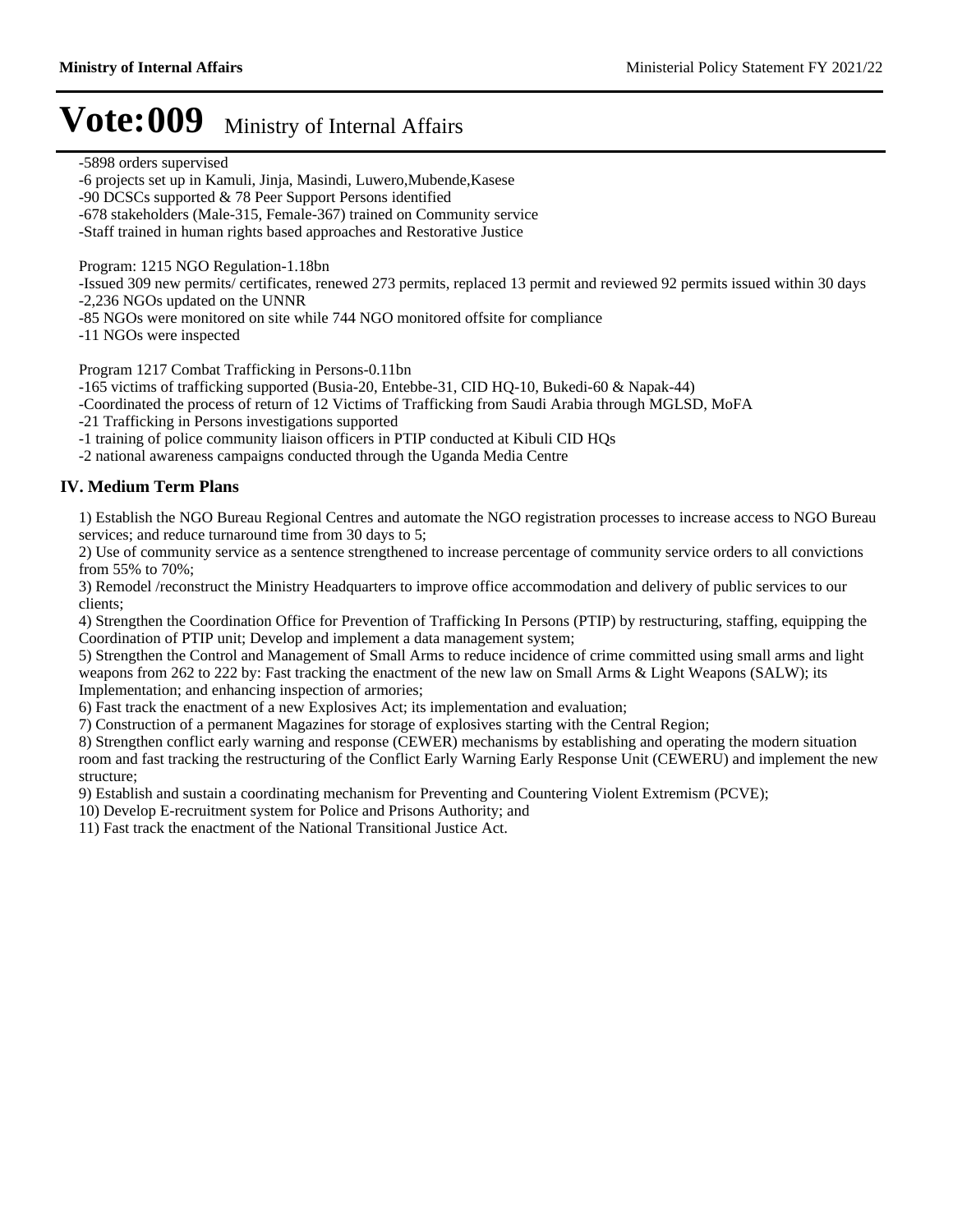### **V. Snapshot Of Medium Term Budget Allocations**

**Table 5.1: Overview of Vote Expenditures (UShs Billion)**

|                  |                                                      |                    |               | 2020/21                                   |         |         |         | <b>MTEF Budget Projections</b> |         |  |
|------------------|------------------------------------------------------|--------------------|---------------|-------------------------------------------|---------|---------|---------|--------------------------------|---------|--|
|                  |                                                      | 2019/20<br>Outturn | <b>Budget</b> | <b>Approved Expenditure</b><br>by End Dec | 2021/22 | 2022/23 | 2023/24 | 2024/25                        | 2025/26 |  |
| <b>Recurrent</b> | Wage                                                 | 2.076              | 2.299         | 1.059                                     | 2.299   | 2.414   | 2.414   | 2.414                          | 2.414   |  |
|                  | Non Wage                                             | 28.941             | 43.100        | 15.689                                    | 33.598  | 33.598  | 33.598  | 33.598                         | 33.598  |  |
| Devt.            | GoU                                                  | 3.404              | 7.429         | 1.573                                     | 7.429   | 7.429   | 7.429   | 7.429                          | 7.429   |  |
|                  | Ext. Fin.                                            | 0.000              | 0.000         | 0.000                                     | 0.000   | 0.000   | 0.000   | 0.000                          | 0.000   |  |
|                  | <b>GoU</b> Total                                     | 34.422             | 52.828        | 18.321                                    | 43.326  | 43.441  | 43.441  | 43.441                         | 43.441  |  |
|                  | <b>Total GoU+Ext Fin (MTEF)</b>                      | 34.422             | 52.828        | 18.321                                    | 43.326  | 43.441  | 43.441  | 43.441                         | 43.441  |  |
|                  | <b>Arrears</b>                                       | 0.000              | 0.000         | 0.000                                     | 1.370   | 0.000   | 0.000   | 0.000                          | 0.000   |  |
|                  | <b>Total Budget</b>                                  | 34.422             | 52.828        | 18.321                                    | 44.696  | 43.441  | 43.441  | 43.441                         | 43.441  |  |
|                  | <b>A.I.A Total</b>                                   | 0.000              | 0.000         | 0.000                                     | 0.000   | 0.000   | 0.000   | 0.000                          | 0.000   |  |
|                  | <b>Grand Total</b>                                   | 34.422             | 52.828        | 18.321                                    | 44.696  | 43.441  | 43.441  | 43.441                         | 43.441  |  |
|                  | <b>Total Vote Budget</b><br><b>Excluding Arrears</b> | 34.422             | 52.828        | 18.321                                    | 43.326  | 43.441  | 43.441  | 43.441                         | 43.441  |  |

#### **Table 5.2: Budget Allocation by Programme (UShs Billion)**

|                                 | 2021/22 Draft Estimates |          |              |  |  |  |
|---------------------------------|-------------------------|----------|--------------|--|--|--|
| <b>Billion Uganda Shillings</b> | GoU                     | Ext. Fin | <b>Total</b> |  |  |  |
| Governance and Security         | 43.326                  | 0.000    | 43.326       |  |  |  |
| <b>Grand Total:</b>             | 44.696                  | 0.000    | 44.696       |  |  |  |
| <b>Total excluding Arrears</b>  | 43.326                  | 0.000    | 43.326       |  |  |  |

#### **VI. Budget By Economic Clasification**

**Table V6.1 2020/21 and 2021/22 Budget Allocations by Item**

|                                       | 2020/21 Approved Budget |          |            |              | 2021/22 Draft Estimates |          |        |
|---------------------------------------|-------------------------|----------|------------|--------------|-------------------------|----------|--------|
| Billion Uganda Shillings              | GoU                     | Ext. Fin | <b>AIA</b> | <b>Total</b> | GoU                     | Ext. Fin | Total  |
| <b>Output Class: Outputs Provided</b> | 38.640                  | 0.000    | 0.000      | 38.640       | 28.936                  | 0.000    | 28.936 |
| 211 Wages and Salaries                | 5.519                   | 0.000    | 0.000      | 5.519        | 5.403                   | 0.000    | 5.403  |
| 212 Social Contributions              | 1.016                   | 0.000    | 0.000      | 1.016        | 1.031                   | 0.000    | 1.031  |
| 213 Other Employee Costs              | 0.348                   | 0.000    | 0.000      | 0.348        | 0.324                   | 0.000    | 0.324  |
| 221 General Expenses                  | 10.865                  | 0.000    | 0.000      | 10.865       | 5.526                   | 0.000    | 5.526  |
| 222 Communications                    | 0.094                   | 0.000    | 0.000      | 0.094        | 0.114                   | 0.000    | 0.114  |
| 223 Utility and Property Expenses     | 0.210                   | 0.000    | 0.000      | 0.210        | 0.168                   | 0.000    | 0.168  |
| 224 Supplies and Services             | 11.572                  | 0.000    | 0.000      | 11.572       | 10.875                  | 0.000    | 10.875 |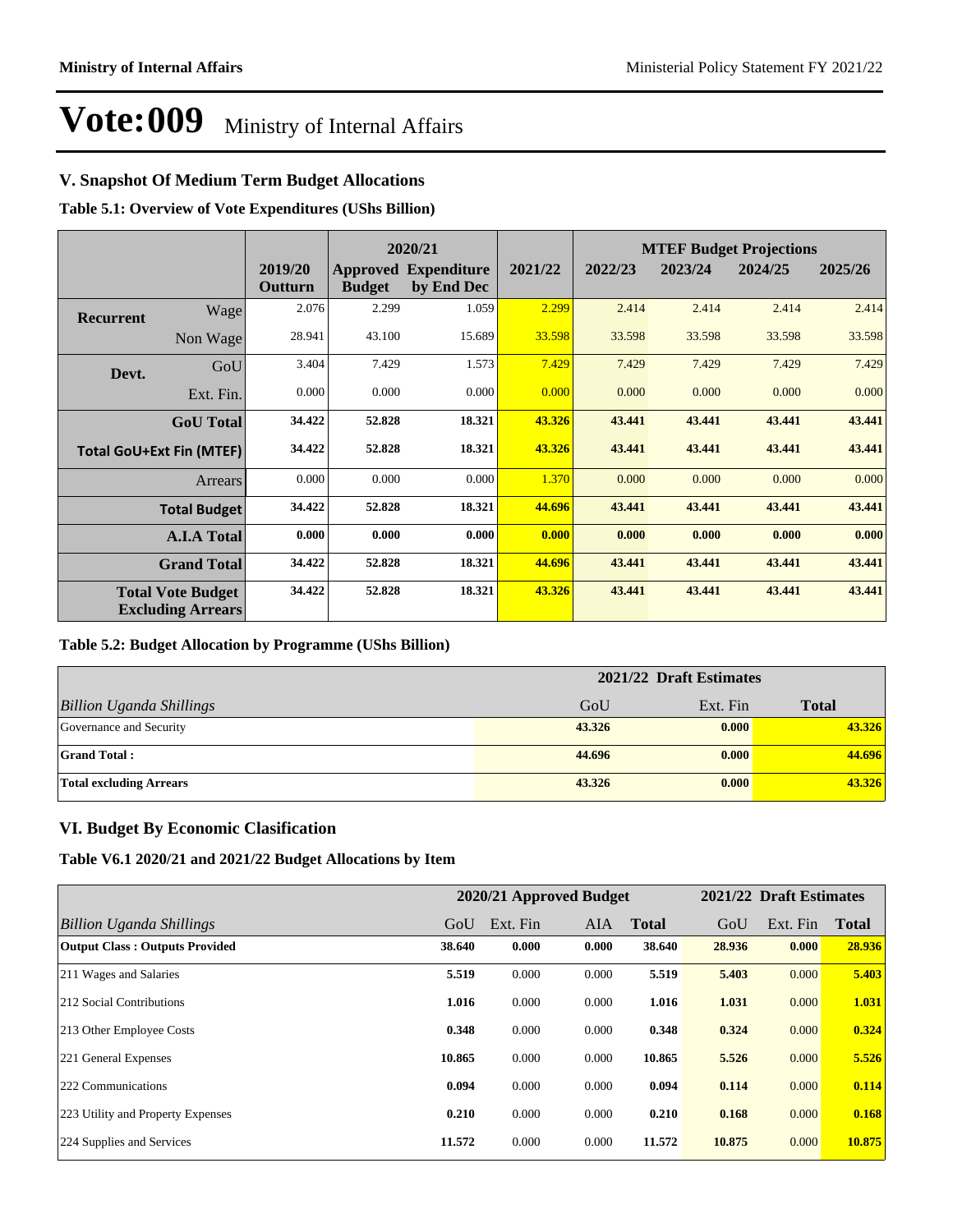| 225 Professional Services              | 0.450  | 0.000 | 0.000 | 0.450  | 0.198  | 0.000 | 0.198  |
|----------------------------------------|--------|-------|-------|--------|--------|-------|--------|
| 227 Travel and Transport               | 7.703  | 0.000 | 0.000 | 7.703  | 4.421  | 0.000 | 4.421  |
| 228 Maintenance                        | 0.821  | 0.000 | 0.000 | 0.821  | 0.834  | 0.000 | 0.834  |
| 282 Miscellaneous Other Expenses       | 0.040  | 0.000 | 0.000 | 0.040  | 0.040  | 0.000 | 0.040  |
| <b>Output Class: Outputs Funded</b>    | 7.251  | 0.000 | 0.000 | 7.251  | 7.453  | 0.000 | 7.453  |
| 262 To international organisations     | 0.171  | 0.000 | 0.000 | 0.171  | 0.171  | 0.000 | 0.171  |
| 263 To other general government units  | 7.080  | 0.000 | 0.000 | 7.080  | 7.282  | 0.000 | 7.282  |
| <b>Output Class: Capital Purchases</b> | 6.938  | 0.000 | 0.000 | 6.938  | 6.938  | 0.000 | 6.938  |
| <b>312 FIXED ASSETS</b>                | 6.938  | 0.000 | 0.000 | 6.938  | 6.938  | 0.000 | 6.938  |
| <b>Output Class: Arrears</b>           | 0.000  | 0.000 | 0.000 | 0.000  | 1.370  | 0.000 | 1.370  |
| 321 DOMESTIC                           | 0.000  | 0.000 | 0.000 | 0.000  | 1.370  | 0.000 | 1.370  |
| <b>Grand Total:</b>                    | 52.828 | 0.000 | 0.000 | 52.828 | 44.696 | 0.000 | 44.696 |
| <b>Total excluding Arrears</b>         | 52.828 | 0.000 | 0.000 | 52.828 | 43.326 | 0.000 | 43.326 |

### VII. Budget By Sub-Subprogramme, Department And Project

#### **Table V7.1: Past Expenditure Outturns and Medium Term Projections by Sub-SubProgramme,Department and Project**

| Billion Uganda shillings                                          |                       | FY 2020/21                |                                   |                                             | <b>Medium Term Projections</b> |         |         |         |
|-------------------------------------------------------------------|-----------------------|---------------------------|-----------------------------------|---------------------------------------------|--------------------------------|---------|---------|---------|
|                                                                   | FY 2019/20<br>Outturn | Approved<br><b>Budget</b> | <b>Spent By</b><br><b>End Dec</b> | 2021-22<br><b>Proposed</b><br><b>Budget</b> | 2022-23                        | 2023-24 | 2024-25 | 2025-26 |
| <b>12 Peace Building</b>                                          | 4.745                 | 4.115                     | 1.510                             | 3.004                                       | 3.004                          | 3.004   | 3.004   | 3.004   |
| 01 Finance and Administration (Amnesty<br>Commission)             | 4.296                 | 3.525                     | 1.356                             | 2.802                                       | 2.802                          | 2.802   | 2.802   | 2.802   |
| 1126 Support to Internal Affairs (Amnesty<br>Commission)          | 0.359                 | 0.000                     | 0.000                             | 0.000                                       | 0.000                          | 0.000   | 0.000   | 0.000   |
| 15 Conflict Early Warning and Early<br>Response                   | 0.090                 | 0.590                     | 0.154                             | 0.202                                       | 0.202                          | 0.202   | 0.202   | 0.202   |
| <b>14 Community Service Orders</b><br><b>Managment</b>            | 4.892                 | 4.572                     | 1.189                             | 4.146                                       | 2.846                          | 2.846   | 2.846   | 2.846   |
| 06 Office of the Director (Administration and<br>Support Service) | 1.318                 | 1.101                     | 0.321                             | 1.489                                       | 0.809                          | 0.809   | 0.809   | 0.809   |
| 16 Social reintegration & rehabilitation                          | 1.892                 | 1.896                     | 0.393                             | 1.574                                       | 1.054                          | 1.054   | 1.054   | 1.054   |
| 17 Monitoring and Compliance                                      | 1.682                 | 1.575                     | 0.475                             | 1.083                                       | 0.983                          | 0.983   | 0.983   | 0.983   |
| <b>15 NGO Regulation</b>                                          | 2.438                 | 3.064                     | 1.179                             | 3.989                                       | 3.489                          | 3.489   | 3.489   | 3.489   |
| 10 NGO Board                                                      | 2.438                 | 3.064                     | 1.179                             | 3.989                                       | 3.489                          | 3.489   | 3.489   | 3.489   |
| 16 Internal Security, Coordination &<br><b>Advisory Services</b>  | 6.062                 | 13.609                    | 5.533                             | 13.579                                      | 12.329                         | 12.329  | 12.329  | 12.329  |
| 18 Managment of Small Arms and Light<br>Weapons                   | 0.463                 | 0.463                     | 0.154                             | 0.443                                       | 0.443                          | 0.443   | 0.443   | 0.443   |
| 19 Government Security Office                                     | 0.262                 | 4.330                     | 1.677                             | 4.000                                       | 4.000                          | 4.000   | 4.000   | 4.000   |
| 20 National Security Coordination                                 | 4.696                 | 7.696                     | 3.510                             | 8.207                                       | 6.957                          | 6.957   | 6.957   | 6.957   |
| 21 Regional Peace & Security Initiatives                          | 0.641                 | 1.120                     | 0.191                             | 0.929                                       | 0.929                          | 0.929   | 0.929   | 0.929   |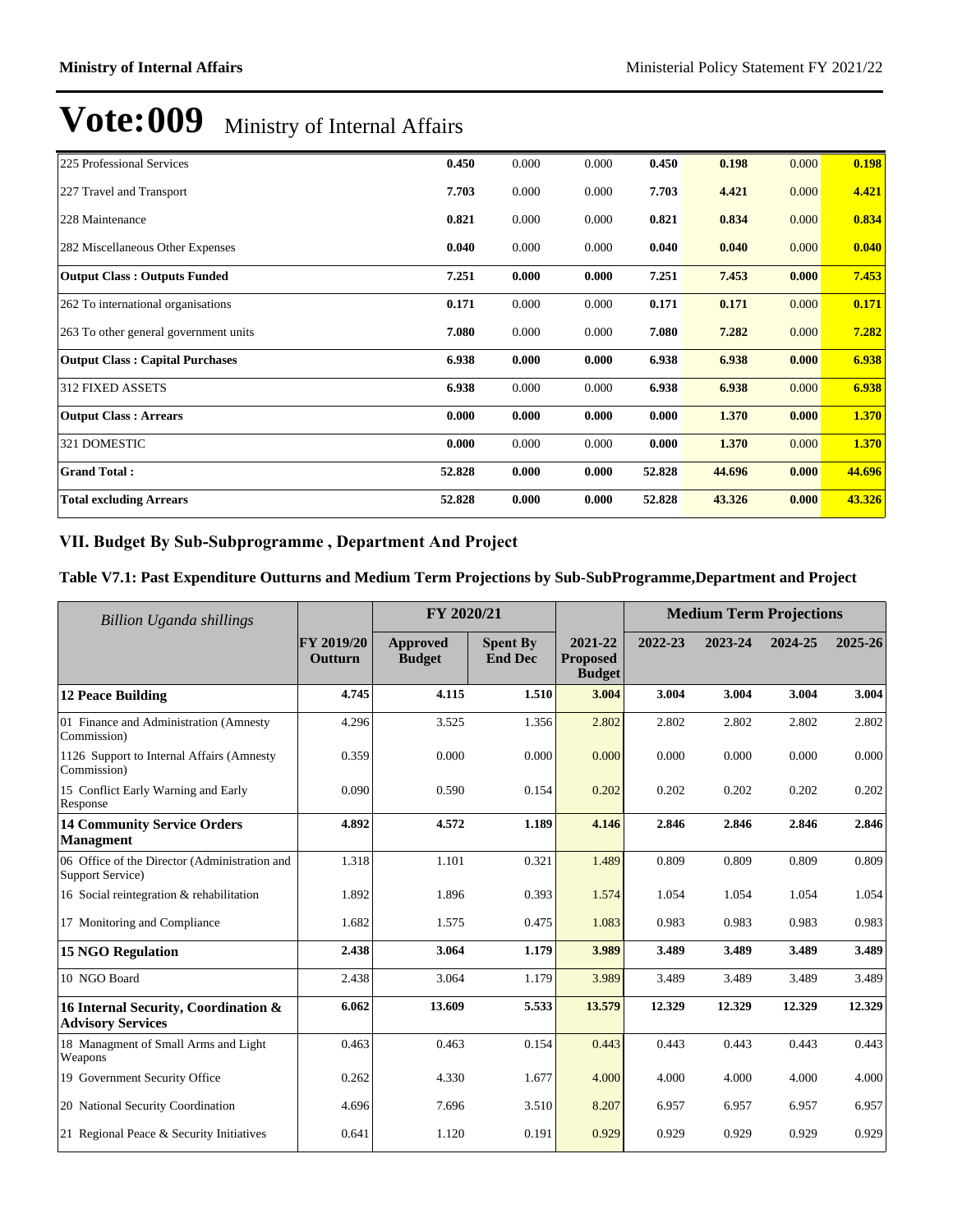| 17 Combat Trafficking in Persons                   | 0.349  | 0.349  | 0.115  | 0.333  | 0.333  | 0.333  | 0.333  | 0.333  |
|----------------------------------------------------|--------|--------|--------|--------|--------|--------|--------|--------|
| 22 Coordination of anti-human trafficking          | 0.349  | 0.349  | 0.115  | 0.333  | 0.333  | 0.333  | 0.333  | 0.333  |
| 36 Police and Prisons Supervision                  | 2.424  | 1.982  | 0.753  | 0.812  | 1.212  | 1.212  | 1.212  | 1.212  |
| 01 Uganda Police Authority                         | 1.458  | 1.000  | 0.431  | 0.440  | 0.640  | 0.640  | 0.640  | 0.640  |
| 02 Uganda Prisons Authority                        | 0.967  | 0.982  | 0.322  | 0.372  | 0.572  | 0.572  | 0.572  | 0.572  |
| 49 Policy, Planning and Support<br><b>Services</b> | 13.512 | 25.138 | 8.043  | 18.833 | 20.228 | 20.228 | 20.228 | 20.228 |
| 0066 Support to Ministry of Internal Affairs       | 3.045  | 0.000  | 0.000  | 0.000  | 0.000  | 0.000  | 0.000  | 0.000  |
| 01 Finance and Administration                      | 8.343  | 14.811 | 5.538  | 8.998  | 10.393 | 10.393 | 10.393 | 10.393 |
| 11 Internal Audit                                  | 0.130  | 0.200  | 0.073  | 0.135  | 0.135  | 0.135  | 0.135  | 0.135  |
| 1641 Retooling of Ministry of Internal Affairs     | 0.000  | 7.429  | 1.573  | 7.429  | 7.429  | 7.429  | 7.429  | 7.429  |
| 23 Planning & Policy Analysis                      | 1.994  | 2.699  | 0.859  | 2.272  | 2.272  | 2.272  | 2.272  | 2.272  |
| <b>Total for the Vote</b>                          | 34.422 | 52.828 | 18.321 | 44.696 | 43.441 | 43.441 | 43.441 | 43.441 |
| <b>Total Excluding Arrears</b>                     | 34.422 | 52.828 | 18.321 | 43.326 | 43.441 | 43.441 | 43.441 | 43.441 |

### VIII. Sub-SubProgramme Performance and Medium Term Plans

#### **Table V8.1: Sub-SubProgramme Outcome and Outcome Indicators**

| <b>Sub-SubProgramme:</b> 12 Peace Building |                                                                     |                 |                  |                            |            |            |
|--------------------------------------------|---------------------------------------------------------------------|-----------------|------------------|----------------------------|------------|------------|
| <b>Objective:</b>                          | To promote peaceful co-existence among Ugandans                     |                 |                  |                            |            |            |
| <b>Responsible Officer:</b>                | Secretary, Amnesty Commission                                       |                 |                  |                            |            |            |
| Outcome:                                   | Reduced incidences of violent conflict and insurgencies             |                 |                  |                            |            |            |
|                                            | 1. Observance of human rights and fight against corruption promoted |                 |                  |                            |            |            |
|                                            |                                                                     |                 |                  | <b>Performance Targets</b> |            |            |
| <b>Outcome Indicators</b>                  |                                                                     |                 |                  | 2021/22                    | 2022/23    | 2023/24    |
|                                            |                                                                     | <b>Baseline</b> | <b>Base</b> year | <b>Target</b>              | Projection | Projection |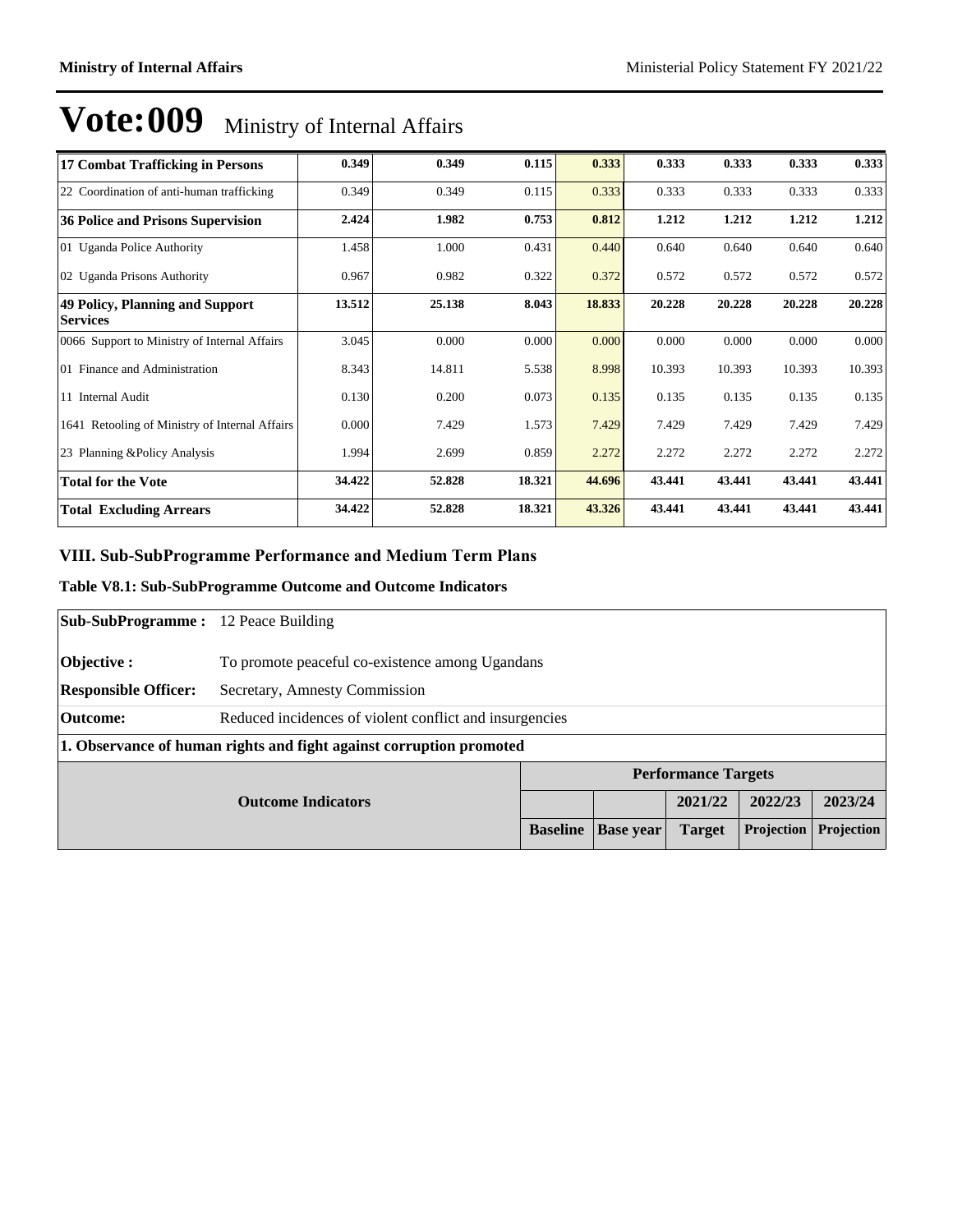| · Incidences of violent conflict                                                       | 9              | 2018 | $\overline{4}$ | 4                       | 4     |
|----------------------------------------------------------------------------------------|----------------|------|----------------|-------------------------|-------|
| · Incidences of insurgencies                                                           | $\overline{c}$ | 2018 |                | 1                       |       |
| <b>Department: 01 Finance and Administration (Amnesty Commission)</b>                  |                |      |                |                         |       |
| <b>Budget Output: 51 Demobilisation of reporters/ex combatants.</b>                    |                |      |                |                         |       |
| Number of reporters demobilized.                                                       |                |      | 150            | 150                     | 150   |
| <b>Budget Output: 52 Resettlement/reinsertion of reporters</b>                         |                |      |                |                         |       |
| No. of reporters given re-insertion support                                            |                |      | 300            | 300                     | 300   |
| <b>Budget Output: 53 Improve access to social economic reintegration of reporters.</b> |                |      |                |                         |       |
| No. of dialogue and reconciliation meetings held                                       |                |      | 12             | 12                      | 12    |
| Number of reporters and victims trained in life skills                                 |                |      | 3,000          | 3,000                   | 3,000 |
| Number of reporters and victims provided with tools and inputs                         |                |      | 3,000          | 3,000                   | 3,000 |
| <b>Department: 15 Conflict Early Warning and Early Response</b>                        |                |      |                |                         |       |
| Budget Output: 02 Enhanced public awareness and education on SALW and CEWERU.          |                |      |                |                         |       |
| No. of peace committes established in the districts neighbouring Karamoja cluster      |                |      |                | $\overline{\mathbf{4}}$ |       |
| <b>Budget Output: 03 Implementing Institutions strengthened.</b>                       |                |      |                |                         |       |
| Number of peace committees established                                                 |                |      |                | 4                       |       |
| Number of peace committees trained in CPRM                                             |                |      |                | 4                       |       |
| <b>Sub-SubProgramme:</b> 14 Community Service Orders Managment                         |                |      |                |                         |       |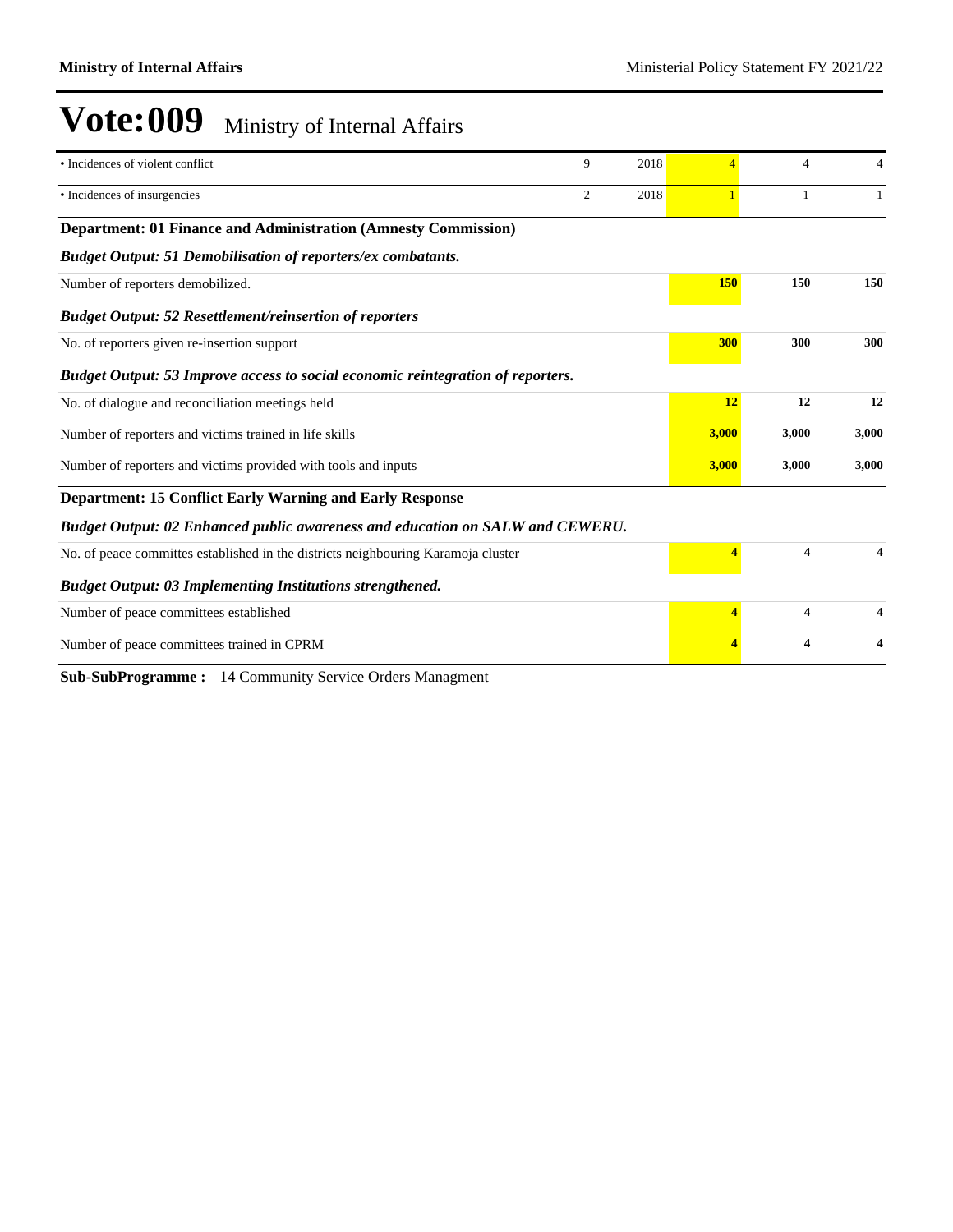| Objective:                                                 | To reduce congestion in prisons                                                  |                 |                  |                            |            |            |
|------------------------------------------------------------|----------------------------------------------------------------------------------|-----------------|------------------|----------------------------|------------|------------|
|                                                            | To reduce recidivism                                                             |                 |                  |                            |            |            |
| <b>Responsible Officer:</b>                                | Director, Community Service                                                      |                 |                  |                            |            |            |
| <b>Outcome:</b>                                            | Reduce congestion in Prisons                                                     |                 |                  |                            |            |            |
|                                                            | 1. Infrastructure and access to JLOS services enhanced                           |                 |                  |                            |            |            |
|                                                            |                                                                                  |                 |                  | <b>Performance Targets</b> |            |            |
|                                                            | <b>Outcome Indicators</b>                                                        |                 |                  | 2021/22                    | 2022/23    | 2023/24    |
|                                                            |                                                                                  | <b>Baseline</b> | <b>Base year</b> | <b>Target</b>              | Projection | Projection |
| • Proportion of eligible convicts put on community service |                                                                                  | 40%             | 2018             | 50%                        | 50%        | 50%        |
| <b>Outcome:</b>                                            | Enhanced Re-intergration of offenders                                            |                 |                  |                            |            |            |
|                                                            | 1. Infrastructure and access to JLOS services enhanced                           |                 |                  |                            |            |            |
|                                                            | <b>Performance Targets</b>                                                       |                 |                  |                            |            |            |
|                                                            | <b>Outcome Indicators</b>                                                        |                 |                  | 2021/22                    | 2022/23    | 2023/24    |
|                                                            |                                                                                  | <b>Baseline</b> | <b>Base year</b> | <b>Target</b>              | Projection | Projection |
|                                                            | Proportion of offenders on Community service reintegrated                        | 60%             | 2018             | 60%                        | 60%        | 60%        |
|                                                            | Department: 06 Office of the Director (Administration and Support Service)       |                 |                  |                            |            |            |
|                                                            | <b>Budget Output: 05 Improved coordination of the Directorate activities</b>     |                 |                  |                            |            |            |
|                                                            | Number of community service orders issued and managed                            |                 |                  | 13,000                     | 14,000     | 15,000     |
|                                                            | Number of operational District Community Service Committees                      |                 |                  | 90                         | 90         | 90         |
|                                                            | Department: 16 Social reintegration & rehabilitation                             |                 |                  |                            |            |            |
|                                                            | <b>Budget Output: 02 Improve Stakeholder Capacity</b>                            |                 |                  |                            |            |            |
| No. of Stakeholders trained                                |                                                                                  |                 |                  | 1,700                      | 1,900      | 1,700      |
|                                                            | Budget Output: 04 Improved Social reintergration and rehabilitation of offenders |                 |                  |                            |            |            |
| Number of active offender rehabilitation projects          |                                                                                  |                 |                  | 27                         | 33         | 36         |
|                                                            | Number of offenders enrolled under social reintegration                          |                 |                  | 6,000                      | 8,000      | 10,000     |
| <b>Department: 17 Monitoring and Compliance</b>            |                                                                                  |                 |                  |                            |            |            |
|                                                            | <b>Budget Output: 03 Effective Monitoring and supervision</b>                    |                 |                  |                            |            |            |
| Rate of offender abscondment                               |                                                                                  |                 |                  | 5%                         | 3%         | 3%         |
| Rate of offender abscondment                               |                                                                                  |                 |                  | 5%                         | 3%         | 3%         |
|                                                            | Proportion of stakeholders compliant with the set standards                      |                 |                  | 100%                       | 100%       | 100%       |
| <b>Sub-SubProgramme:</b> 15 NGO Regulation                 |                                                                                  |                 |                  |                            |            |            |
| Objective:                                                 | To ensure an accountable NGO sector.                                             |                 |                  |                            |            |            |
| <b>Responsible Officer:</b>                                | Executive Director, National Bureau for NGOs.                                    |                 |                  |                            |            |            |
| <b>Outcome:</b>                                            | Enhanced accountability in the NGO Sector                                        |                 |                  |                            |            |            |
|                                                            |                                                                                  |                 |                  |                            |            |            |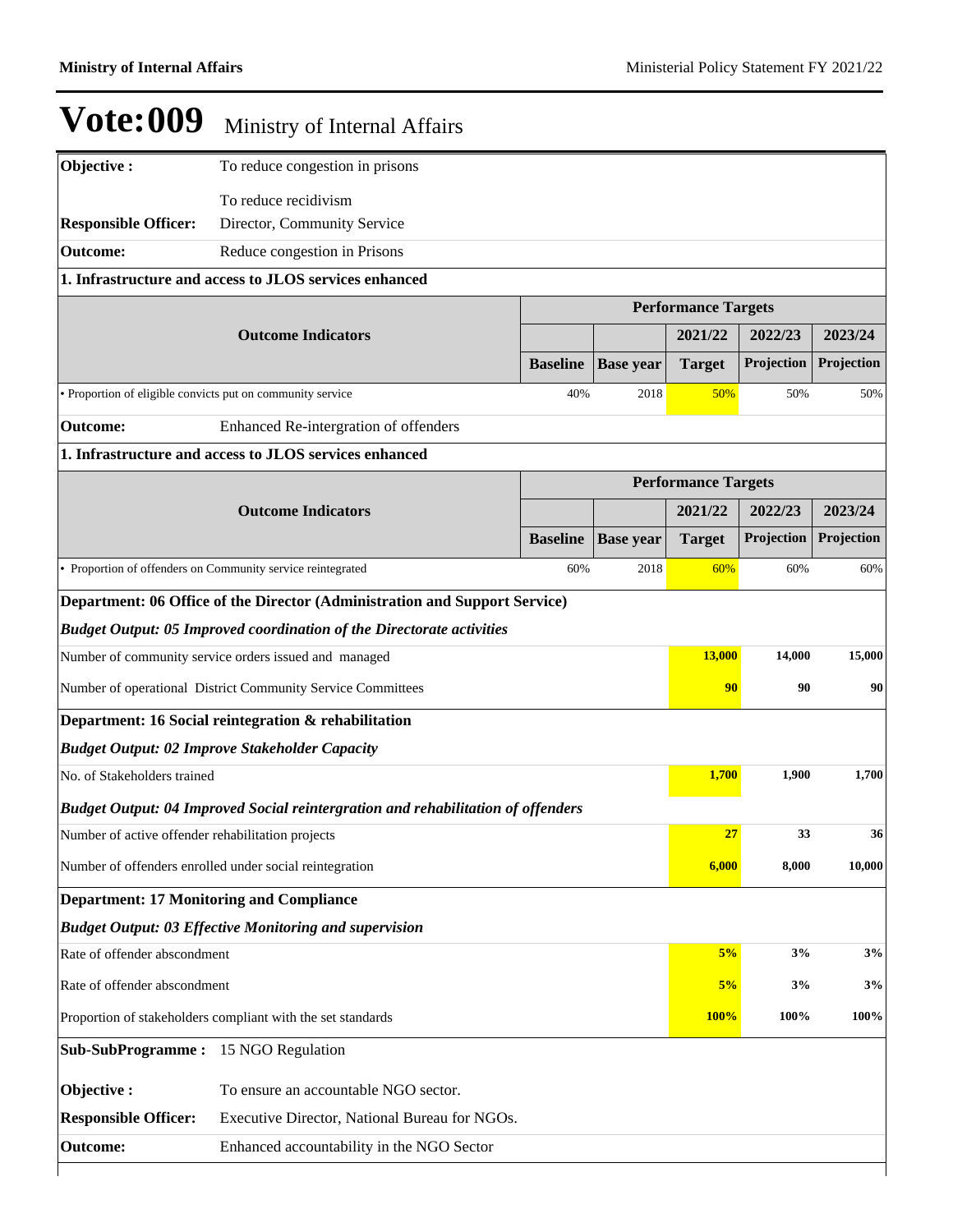| 1. Infrastructure and access to JLOS services enhanced                                                         |                 |                  |                            |              |                         |
|----------------------------------------------------------------------------------------------------------------|-----------------|------------------|----------------------------|--------------|-------------------------|
|                                                                                                                |                 |                  | <b>Performance Targets</b> |              |                         |
| <b>Outcome Indicators</b>                                                                                      |                 |                  | 2021/22                    | 2022/23      | 2023/24                 |
|                                                                                                                | <b>Baseline</b> | <b>Base year</b> | <b>Target</b>              | Projection   | Projection              |
| • Proportion of NGOs that comply with the NGO law                                                              | 60%             | 2018             | 65%                        | 65%          | 65%                     |
| <b>Department: 10 NGO Board</b>                                                                                |                 |                  |                            |              |                         |
| <b>Budget Output: 51 NGO Bureau</b>                                                                            |                 |                  |                            |              |                         |
| Average time taken to resolve a dispute (days)                                                                 |                 |                  | 30                         | 30           | 30                      |
| No. of Dialogues held                                                                                          |                 |                  | 1                          | 1            | 1                       |
| No. of DNMCs established &operationalized                                                                      |                 |                  | 1                          | 1            | 1                       |
| Average time taken to register NGO's (Days)                                                                    |                 |                  | 30                         | 30           | 30                      |
| No. of districts sensitised on the NGO Regulatory framework                                                    |                 |                  | 1                          | $\mathbf{1}$ | 1                       |
| No. of board meetings held                                                                                     |                 |                  | 4                          | 4            | $\overline{\mathbf{4}}$ |
| No. of NGO monitored                                                                                           |                 |                  | <b>100</b>                 | <b>100</b>   | <b>100</b>              |
| Sub-SubProgramme: 16 Internal Security, Coordination & Advisory Services                                       |                 |                  |                            |              |                         |
| Objective:<br>To strengthen the coordination of internal security services                                     |                 |                  |                            |              |                         |
| <b>Responsible Officer:</b><br>Under Secretary, Finance and Administration                                     |                 |                  |                            |              |                         |
| Reduced incidences of crime related to small arms, light weapons and commercial explosives.<br><b>Outcome:</b> |                 |                  |                            |              |                         |
| 1. Infrastructure and access to JLOS services enhanced                                                         |                 |                  |                            |              |                         |
|                                                                                                                |                 |                  | <b>Performance Targets</b> |              |                         |
| <b>Outcome Indicators</b>                                                                                      |                 |                  | 2021/22                    | 2022/23      | 2023/24                 |
|                                                                                                                | <b>Baseline</b> | <b>Base</b> year | <b>Target</b>              | Projection   | Projection              |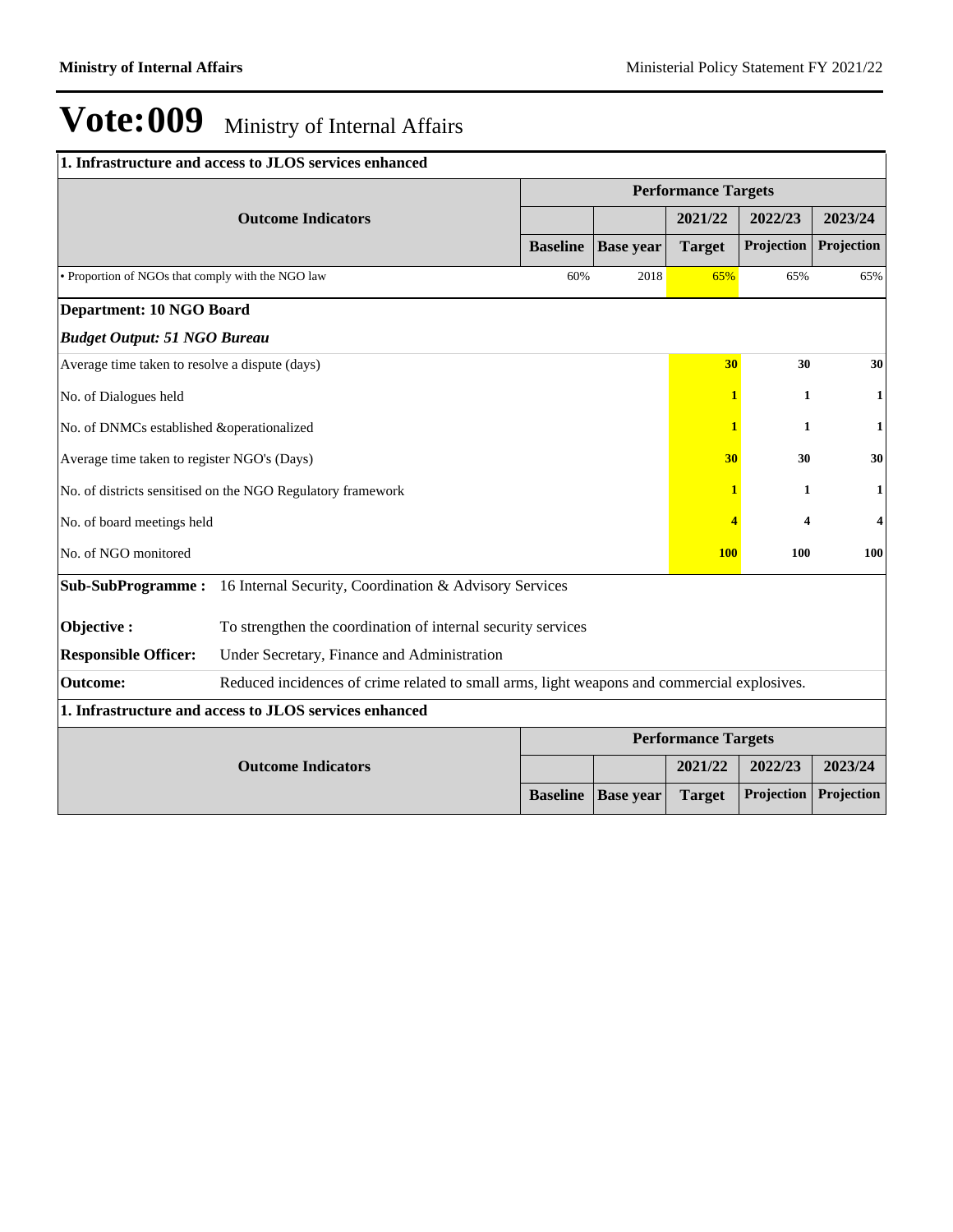|                                                     | • Incidences of crime committed using small arms and light weapons                                                                             | 342                        | 2018             | 242                     | 232                     | 222        |
|-----------------------------------------------------|------------------------------------------------------------------------------------------------------------------------------------------------|----------------------------|------------------|-------------------------|-------------------------|------------|
|                                                     | <b>Department: 18 Managment of Small Arms and Light Weapons</b>                                                                                |                            |                  |                         |                         |            |
|                                                     | <b>Budget Output: 01 Prevention of proliferation of illicit SALWs</b>                                                                          |                            |                  |                         |                         |            |
| Number of armoury inspections conducted.            |                                                                                                                                                |                            |                  | $\overline{A}$          | $\overline{\mathbf{4}}$ | 4          |
| No. of officers trained in Armory management.       |                                                                                                                                                |                            |                  | 75                      | 75                      | 75         |
|                                                     | <b>Budget Output: 02 Enhanced public awareness and education on SALWs</b>                                                                      |                            |                  |                         |                         |            |
| Number of national awareness campaigns conducted.   |                                                                                                                                                |                            |                  | $\overline{\mathbf{3}}$ | 3                       | 3          |
|                                                     | <b>Department: 20 National Security Coordination</b>                                                                                           |                            |                  |                         |                         |            |
|                                                     | <b>Budget Output: 05 Improved internal security coordination</b>                                                                               |                            |                  |                         |                         |            |
| No. of national security coordination meetings held |                                                                                                                                                |                            |                  |                         | 12<br>12                | 12         |
|                                                     | Department: 21 Regional Peace & Security Initiatives                                                                                           |                            |                  |                         |                         |            |
|                                                     | <b>Budget Output: 06 Improved coordination of regional security initiatives</b>                                                                |                            |                  |                         |                         |            |
| Proportion of regional protocol meetings attended   |                                                                                                                                                |                            |                  | 100%                    | 100%                    | 100%       |
|                                                     | Sub-SubProgramme: 17 Combat Trafficking in Persons                                                                                             |                            |                  |                         |                         |            |
| Objective:                                          | To enhance coordination of prevention of trafficking in persons guided by established policies, legal<br>provisions, guidelines and regulation |                            |                  |                         |                         |            |
| <b>Responsible Officer:</b>                         | <b>Coordinator PTIP</b>                                                                                                                        |                            |                  |                         |                         |            |
| <b>Outcome:</b>                                     | Reduced incidences of trafficking persons                                                                                                      |                            |                  |                         |                         |            |
|                                                     | 1. Observance of human rights and fight against corruption promoted                                                                            |                            |                  |                         |                         |            |
|                                                     |                                                                                                                                                | <b>Performance Targets</b> |                  |                         |                         |            |
|                                                     | <b>Outcome Indicators</b>                                                                                                                      |                            |                  | 2021/22                 | 2022/23                 | 2023/24    |
|                                                     |                                                                                                                                                | <b>Baseline</b>            | <b>Base year</b> | <b>Target</b>           | Projection              | Projection |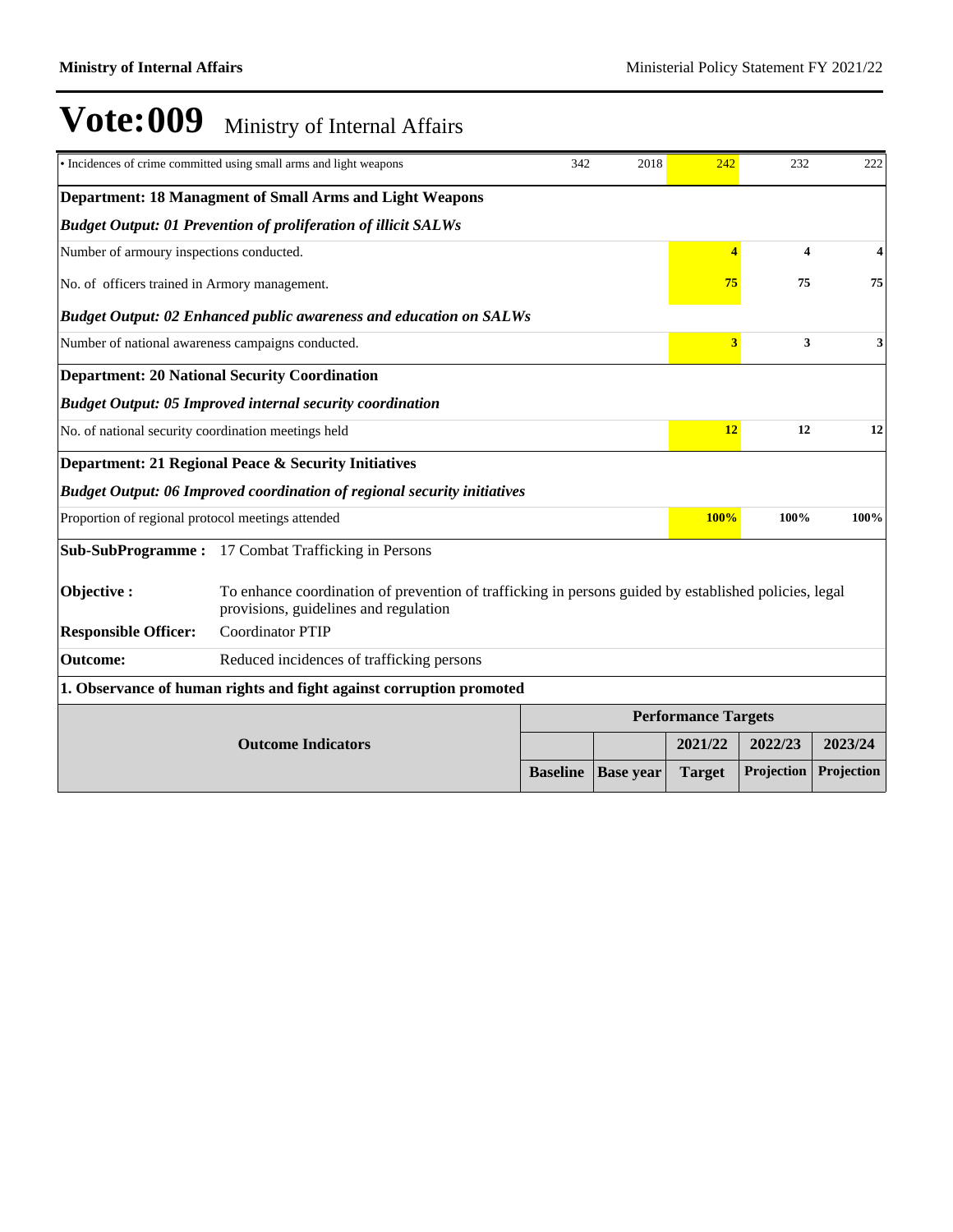| • Incidences of trafficking in persons            |                                                                              | 165             | 2018             | 130                        | 130                     | 130        |
|---------------------------------------------------|------------------------------------------------------------------------------|-----------------|------------------|----------------------------|-------------------------|------------|
|                                                   | Department: 22 Coordination of anti-human trafficking                        |                 |                  |                            |                         |            |
|                                                   | <b>Budget Output: 01 Prevention of trafficking in persons</b>                |                 |                  |                            |                         |            |
| Number of national awareness campaigns conducted. |                                                                              |                 |                  | $\overline{4}$             | $\overline{\mathbf{4}}$ | 4          |
|                                                   | <b>Budget Output: 02 Improved protection of victims of human trafficking</b> |                 |                  |                            |                         |            |
|                                                   | Number of victims of human trafficking supported.                            |                 |                  | <b>120</b>                 | 120                     | 120        |
|                                                   | <b>Budget Output: 03 Improved coordination of Counter human trafficking</b>  |                 |                  |                            |                         |            |
| Number of coordination meetings held.             |                                                                              |                 |                  | 12                         | 12                      | 12         |
| <b>Sub-SubProgramme:</b>                          | 36 Police and Prisons Supervision                                            |                 |                  |                            |                         |            |
| Objective:                                        | To enhance competence and professionalism in Police and Prisons Service      |                 |                  |                            |                         |            |
| <b>Responsible Officer:</b>                       | <b>AC/HRM Uganda Police Authority</b>                                        |                 |                  |                            |                         |            |
| <b>Outcome:</b>                                   | Enhanced Competence and Professionalism of Police and Prisons                |                 |                  |                            |                         |            |
|                                                   | 1. Infrastructure and access to JLOS services enhanced                       |                 |                  |                            |                         |            |
|                                                   |                                                                              |                 |                  | <b>Performance Targets</b> |                         |            |
|                                                   | <b>Outcome Indicators</b>                                                    |                 |                  | 2021/22                    | 2022/23                 | 2023/24    |
|                                                   |                                                                              | <b>Baseline</b> | <b>Base year</b> | <b>Target</b>              | Projection              | Projection |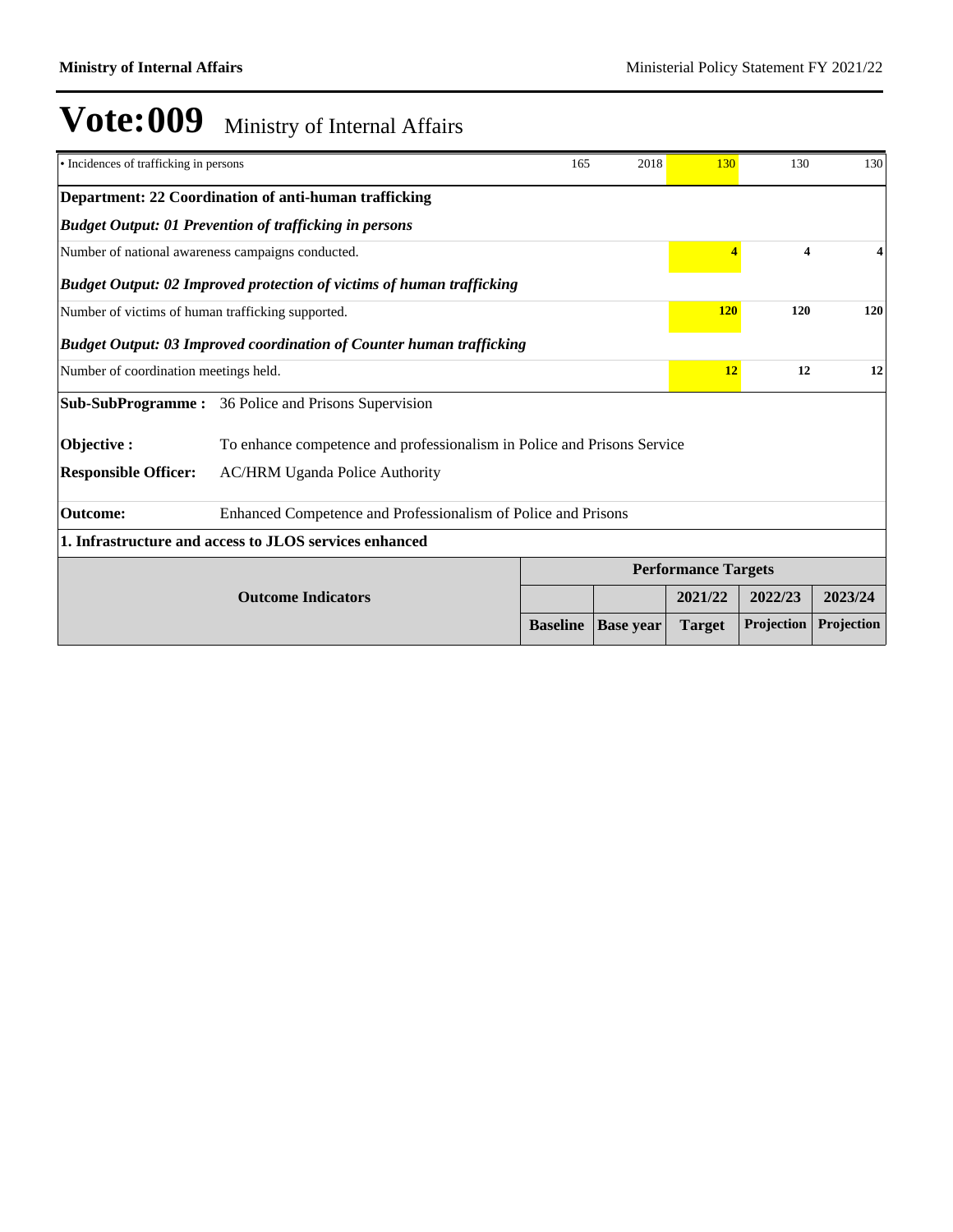|                                                  | • Proportion of the Public satisfied with the Uganda Police Force's services.                                            | 60%  | 2018 | 60%         | 60%                     | 60%  |  |
|--------------------------------------------------|--------------------------------------------------------------------------------------------------------------------------|------|------|-------------|-------------------------|------|--|
|                                                  | • Proportion of the Public satisfied with the Uganda Prisons' services<br>60%<br>2018                                    |      |      |             | 60%                     | 60%  |  |
| <b>Department: 01 Uganda Police Authority</b>    |                                                                                                                          |      |      |             |                         |      |  |
|                                                  | <b>Budget Output: 01 Appointment, Discipline and Grievances handled</b>                                                  |      |      |             |                         |      |  |
| Proportion of cases disposed off within 3 months |                                                                                                                          |      |      | <b>100%</b> | 100%                    | 100% |  |
|                                                  | Budget Output: 02 Policies, Standards developed and reviewed                                                             |      |      |             |                         |      |  |
| Number of Policies and Standards reviewed        |                                                                                                                          |      |      |             | 1                       |      |  |
|                                                  | <b>Budget Output: 03 Police Programmes monitored and evaluated</b>                                                       |      |      |             |                         |      |  |
| Number of Monitoring reports prepared            |                                                                                                                          |      |      | 4           | $\overline{\mathbf{4}}$ | 4    |  |
| <b>Department: 02 Uganda Prisons Authority</b>   |                                                                                                                          |      |      |             |                         |      |  |
|                                                  | <b>Budget Output: 01 Appointment, Discipline and Grievances handled</b>                                                  |      |      |             |                         |      |  |
| Proportion of cases disposed off within 3 months |                                                                                                                          | 100% | 100% | 100%        |                         |      |  |
|                                                  | Budget Output: 02 Policies, Standards developed and reviewed                                                             |      |      |             |                         |      |  |
| Number of Policies developed                     |                                                                                                                          |      |      | 1           | $\mathbf{1}$            |      |  |
| Number of Policies and Standards reviewed        |                                                                                                                          |      |      |             | $\mathbf{1}$            |      |  |
| <b>Sub-SubProgramme:</b>                         | 49 Policy, Planning and Support Services                                                                                 |      |      |             |                         |      |  |
| Objective:                                       | To strengthen policy guidance, planning, operational support and coordination of MIA aligned and allied<br>institutions. |      |      |             |                         |      |  |
| <b>Responsible Officer:</b>                      | Under Secretary, Finance and Administration                                                                              |      |      |             |                         |      |  |
| <b>Outcome:</b>                                  | Strengthened Policy guidance, operational support & coordination of MIA aligned and allied institutions                  |      |      |             |                         |      |  |
|                                                  | 1. Infrastructure and access to JLOS services enhanced                                                                   |      |      |             |                         |      |  |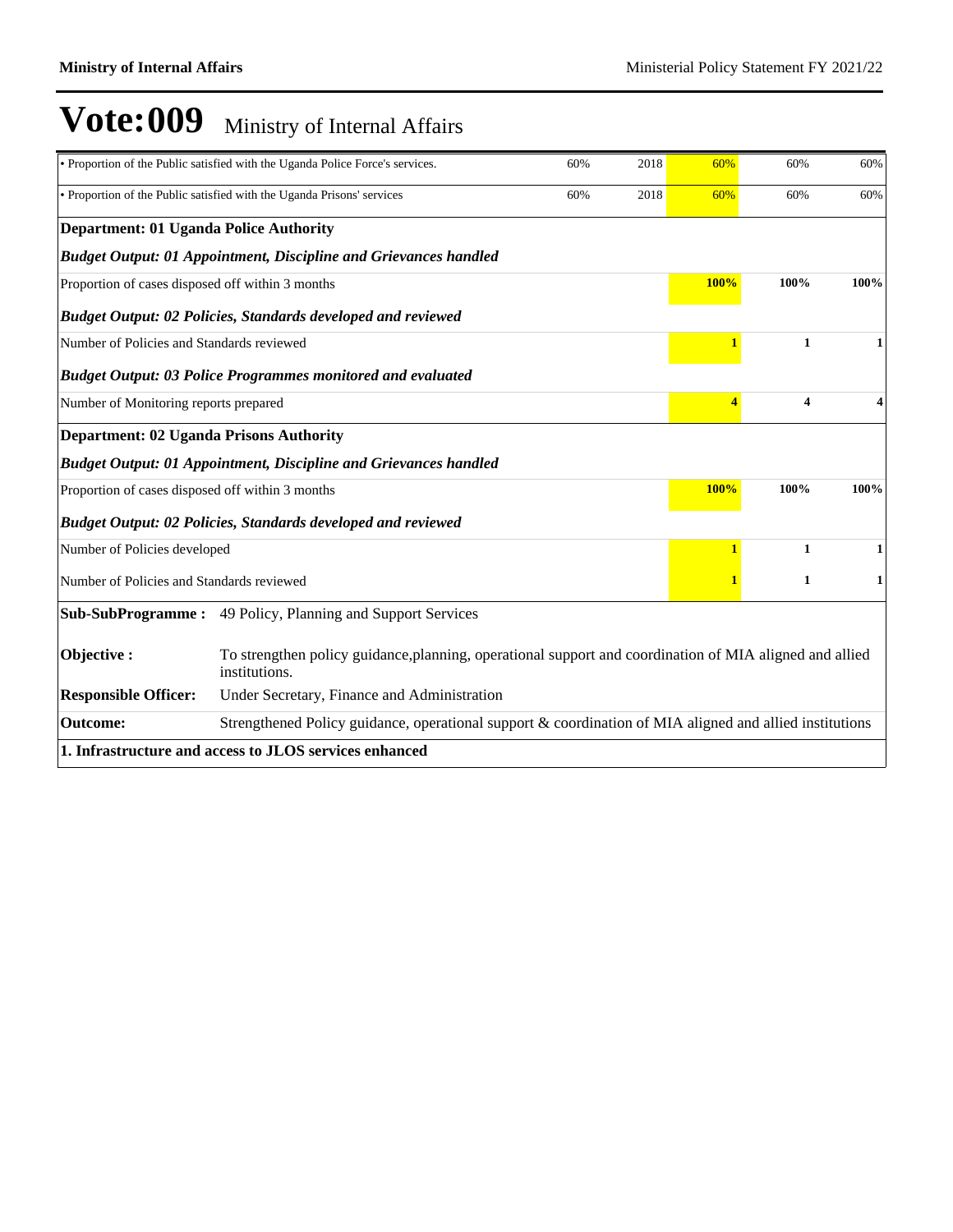|                                                                                                         | <b>Performance Targets</b> |                  |               |                         |              |  |
|---------------------------------------------------------------------------------------------------------|----------------------------|------------------|---------------|-------------------------|--------------|--|
| <b>Outcome Indicators</b>                                                                               |                            |                  | 2021/22       | 2022/23                 | 2023/24      |  |
|                                                                                                         | <b>Baseline</b>            | <b>Base year</b> | <b>Target</b> | Projection              | Projection   |  |
| · Proportion of formulated Ministry policies, regulations and strategies coordinated and<br>implemented | 90%                        | 2018             | 90%           | 90%                     | 90%          |  |
| • Level of Compliance of Ministry of Internal Affairs planning and Budgeting instruments<br>to NDPII    | 65%                        | 2018             | 70%           | 70%                     | 70%          |  |
| • Level of compliance of the Ministerial Policy Statement (MPS) to Gender and Equity<br>budgeting.      | 70%                        | 2018             | 80%           | 85%                     | 85%          |  |
| <b>Department: 01 Finance and Administration</b>                                                        |                            |                  |               |                         |              |  |
| <b>Budget Output: 19 Human Resource Management Services</b>                                             |                            |                  |               |                         |              |  |
| Level of absenteeism                                                                                    |                            |                  | 2%            | 2%                      | 2%           |  |
| <b>Budget Output: 23 Financial management Improved.</b>                                                 |                            |                  |               |                         |              |  |
| No. of audit reports produced;                                                                          |                            |                  | 4             | 4                       | 4            |  |
| No. of risk assessment carried out                                                                      |                            |                  |               | 1                       | $\mathbf{1}$ |  |
| <b>Budget Output: 24 Enhanced Ministry Operations.</b>                                                  |                            |                  |               |                         |              |  |
| Number of Top management meetings held                                                                  |                            |                  | 4             | $\overline{\mathbf{4}}$ | 4            |  |
| No. of Monitoring visits by Top Management                                                              |                            |                  |               | 4                       | 4            |  |
| Proportion of functional management committees                                                          |                            |                  | 100%          | 100%                    | 100%         |  |
| Department: 11 Internal Audit                                                                           |                            |                  |               |                         |              |  |
| <b>Budget Output: 23 Financial management Improved.</b>                                                 |                            |                  |               |                         |              |  |
| No. of audit reports produced;                                                                          |                            |                  | 4             | 4                       |              |  |
| No. of risk assessment carried out                                                                      |                            |                  |               | 1                       | $\mathbf{1}$ |  |
| <b>Department: 23 Planning &amp; Policy Analysis</b>                                                    |                            |                  |               |                         |              |  |
| <b>Budget Output: 26 Policy Development and Analysis</b>                                                |                            |                  |               |                         |              |  |
| No. of Policy Briefs Produced                                                                           |                            |                  | 4             | 4                       | 4            |  |
| No. of Cabinet Memos and Policies reviewed in time                                                      |                            |                  |               | 4                       |              |  |
| <b>Budget Output: 27 Planning and Budgeting</b>                                                         |                            |                  |               |                         |              |  |
| No. of performance reviews conducted                                                                    |                            |                  | 4             | 4                       | 4            |  |
| Number of performance reports prepared.                                                                 |                            |                  |               | 4                       | 4            |  |
| <b>Budget Output: 28 Monitoring and Evaluation</b>                                                      |                            |                  |               |                         |              |  |
| Number of monitoring reports prepared                                                                   |                            |                  | 4             | 4                       | 4            |  |
| <b>Budget Output: 29 Research and Development</b>                                                       |                            |                  |               |                         |              |  |
| No. of surveys on Ministry services conducted;                                                          |                            |                  | $\mathbf{1}$  | $\mathbf{1}$            | $\mathbf{1}$ |  |
| <b>Budget Output: 30 Project Development and Advisory</b>                                               |                            |                  |               |                         |              |  |
| No. of Project concept notes developed                                                                  |                            |                  | $\mathbf{1}$  | $\mathbf{1}$            | $\mathbf{1}$ |  |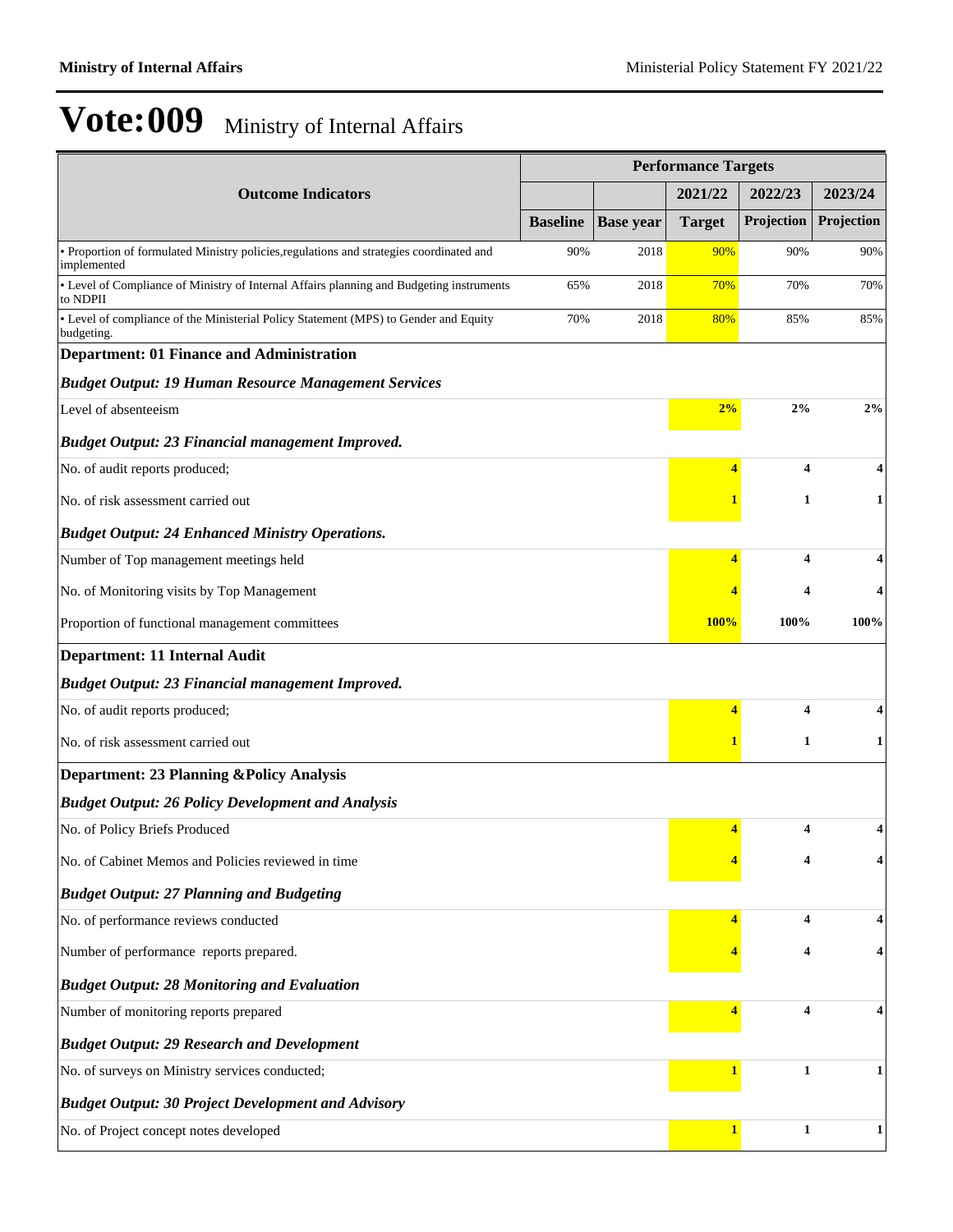### **IX. Major Capital Investments And Changes In Resource Allocation**

#### **Table 9.1: Major Capital Investment (Capital Purchases outputs over 0.5Billion)**

| FY 2020/21                                                                                                                                     |                  |                                                                                                                                                                    | FY 2021/22                                                                                                                                                                                                                                                                                                                                                                          |  |  |  |  |  |
|------------------------------------------------------------------------------------------------------------------------------------------------|------------------|--------------------------------------------------------------------------------------------------------------------------------------------------------------------|-------------------------------------------------------------------------------------------------------------------------------------------------------------------------------------------------------------------------------------------------------------------------------------------------------------------------------------------------------------------------------------|--|--|--|--|--|
| <b>Appr. Budget and Planned Outputs</b>                                                                                                        |                  | <b>Expenditures and Achievements by</b><br>end Dec                                                                                                                 | <b>Proposed Budget and Planned</b><br><b>Outputs</b>                                                                                                                                                                                                                                                                                                                                |  |  |  |  |  |
| <b>Vote 009 Ministry of Internal Affairs</b>                                                                                                   |                  |                                                                                                                                                                    |                                                                                                                                                                                                                                                                                                                                                                                     |  |  |  |  |  |
| <b>Sub-SubProgramme: 12 49 Policy, Planning and Support Services</b>                                                                           |                  |                                                                                                                                                                    |                                                                                                                                                                                                                                                                                                                                                                                     |  |  |  |  |  |
| Development Project : 1641 Retooling of Ministry of Internal Affairs                                                                           |                  |                                                                                                                                                                    |                                                                                                                                                                                                                                                                                                                                                                                     |  |  |  |  |  |
| <b>Budget Output: 12 49 72 Government Buildings and Administrative Infrastructure</b>                                                          |                  |                                                                                                                                                                    |                                                                                                                                                                                                                                                                                                                                                                                     |  |  |  |  |  |
| 1) Ministry premises maintained<br>2) Preliminary for phase 1 construction of Ministry building<br>conducted                                   |                  | 1) Ministry premises maintained (The<br>Directorate of Community service offices<br>renovated)                                                                     | 1) Ministry Headquarters Repainted<br>2) Renovation of Ministry fence and erecting of<br>concrete barriers done<br>3) Phase 2 electrical wiring of the Ministry done<br>4) Water Harvesting system installed<br>5) Ministry 50-year spatial Masterplan completed<br>6) Temporary office structures procured<br>7) Ministry Resource Centre set up<br>8) Ministry parking yard paved |  |  |  |  |  |
| <b>Total Output Cost(Ushs Thousand)</b>                                                                                                        | 3,226,000        | 708,499                                                                                                                                                            | 3,226,000                                                                                                                                                                                                                                                                                                                                                                           |  |  |  |  |  |
| Gou Dev't:                                                                                                                                     | 3,226,000        | 708,499                                                                                                                                                            | 3,226,000                                                                                                                                                                                                                                                                                                                                                                           |  |  |  |  |  |
| Ext Fin:                                                                                                                                       | $\boldsymbol{0}$ | $\mathbf{0}$                                                                                                                                                       | $\overline{0}$                                                                                                                                                                                                                                                                                                                                                                      |  |  |  |  |  |
| A.I.A:                                                                                                                                         | $\mathbf{0}$     | $\mathbf{0}$                                                                                                                                                       | $\overline{0}$                                                                                                                                                                                                                                                                                                                                                                      |  |  |  |  |  |
| Budget Output: 12 49 75 Purchase of Motor Vehicles and Other Transport Equipment                                                               |                  |                                                                                                                                                                    |                                                                                                                                                                                                                                                                                                                                                                                     |  |  |  |  |  |
| 1) 3 double cabin pickups procured<br>2) 2 station wagons procured<br>3) 1 coaster procured<br>4) 3 saloon cars procured                       |                  | 1) 3 saloon cars procured and delivered                                                                                                                            | 1) 2 Station Wagons For Hon. Minister procured<br>2) 4 Double Cabin Pickups procured<br>3) 10 motor cycles procured                                                                                                                                                                                                                                                                 |  |  |  |  |  |
| <b>Total Output Cost(Ushs Thousand)</b>                                                                                                        | 2,150,000        | 388,823                                                                                                                                                            | 2,150,000                                                                                                                                                                                                                                                                                                                                                                           |  |  |  |  |  |
| Gou Dev't:                                                                                                                                     | 2,150,000        | 388,823                                                                                                                                                            | 2,150,000                                                                                                                                                                                                                                                                                                                                                                           |  |  |  |  |  |
| Ext Fin:                                                                                                                                       | $\boldsymbol{0}$ | $\mathbf{0}$                                                                                                                                                       | $\overline{0}$                                                                                                                                                                                                                                                                                                                                                                      |  |  |  |  |  |
| A.I.A:                                                                                                                                         | $\mathbf{0}$     | $\mathbf{0}$                                                                                                                                                       | $\overline{0}$                                                                                                                                                                                                                                                                                                                                                                      |  |  |  |  |  |
| Budget Output: 12 49 76 Purchase of Office and ICT Equipment, including Software                                                               |                  |                                                                                                                                                                    |                                                                                                                                                                                                                                                                                                                                                                                     |  |  |  |  |  |
| 1) Access control system procured<br>2) Assorted ICT equipment procured<br>3) Local Area Network repaired<br>4) Information Dashboard Procured |                  | 1) Assorted ICT equipment procured $(1$ inverter, $\frac{1}{1}$ 15 tablets procured<br>3 colored photocopiers, 1 black and white<br>2) Local Area Network repaired | 2) 125 smart phones procured<br>photocopier and other assorted ICT accessories) $\frac{3}{2}$ 20 laptop computers and 30 desk top computers<br>procured<br>4) ICT related upgrades done<br>5) CCTV related upgrades done                                                                                                                                                            |  |  |  |  |  |
| <b>Total Output Cost(Ushs Thousand)</b>                                                                                                        | 801,000          | 309,019                                                                                                                                                            | 801,000                                                                                                                                                                                                                                                                                                                                                                             |  |  |  |  |  |
| Gou Dev't:                                                                                                                                     | 801,000          | 309,019                                                                                                                                                            | 801,000                                                                                                                                                                                                                                                                                                                                                                             |  |  |  |  |  |
| Ext Fin:                                                                                                                                       | $\mathbf{0}$     | $\boldsymbol{0}$                                                                                                                                                   | $\mathbf{0}$                                                                                                                                                                                                                                                                                                                                                                        |  |  |  |  |  |
| A.I.A.                                                                                                                                         | $\boldsymbol{0}$ | $\boldsymbol{0}$                                                                                                                                                   | $\bf{0}$                                                                                                                                                                                                                                                                                                                                                                            |  |  |  |  |  |

### **X. Vote Challenges and Plans To Improve Performance**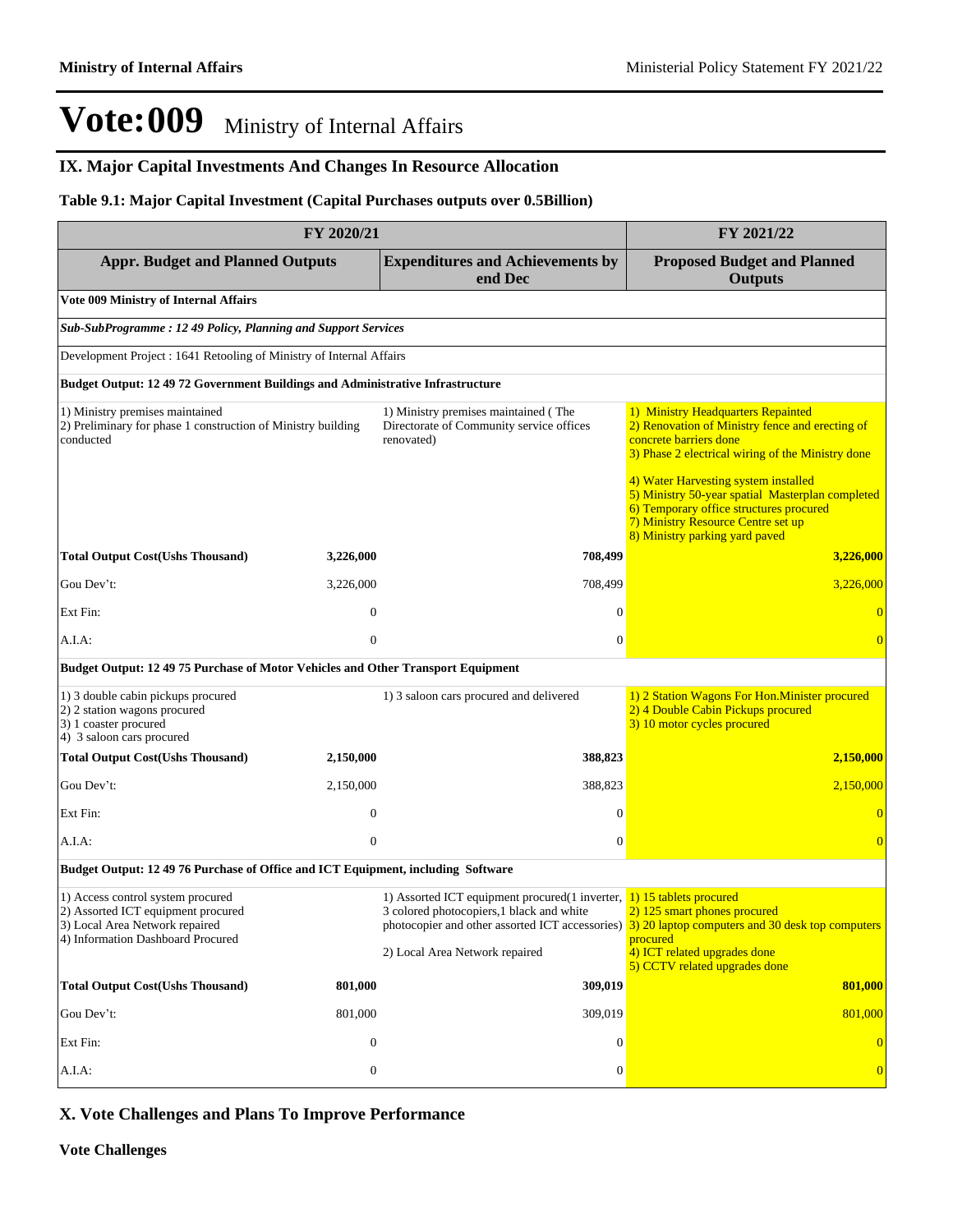#### 1. Underfunding and Budget Reductions:

The Ministry's Budget for FY 2021/2022 was reduced by UGX 15.04bn which is 35% of the Non-Wage for the FY 2020/2021. This budget reduction will most likely cripple the delivery of critical priorities and Government commitments and majorly undermine the progress so far achieved in the coordination role of the Ministry to maintain peace efforts and internal security. The following key activities will be affected:

a. The National Bureau of NGOs will only be able to meet the Board expenses, Wage obligations and partial payment for rent for office accommodation. The Bureau will not be able to implement the following activities:

- Automation of the Bureau services
- Review of the NGO policy 2010
- Timely issuance of NGO registration certificates and permits (new, renewed, reviewed and replacements)
- Updating of the NGO data base
- Regular inspection, monitoring & evaluation of the NGO sector
- Establishment of the District/Subcounty NGO Monitoring Committees (DNMCs/SNMCs)

b. The Uganda Police Authority and the Uganda Prisons Authority will only be able to meet expenses for the Authority members such as honoraria, retainer allowances, mileage among others. Execution of other mandate areas of enforcing discipline, processing appointments, development of policies & standards, monitoring and evaluation will be undermined;

c. The Directorate of Community Services will not be able to effectively execute its mandate of offenders' management and deconcentration of their Community Service Orders Management to most Magisterial Areas. Compliance, offender follow ups and stakeholder engagement activities will be severely crippled which is likely to lead to increased cases of re-offending and prison congestion.

d. Efforts to promote proper management of Small Arms and Light Weapons will be undermined since the Unit will not be in position to effectively undertake necessary inspections of armories and training of armory officers in armory management; e. The Ministry's participation in the Northern Corridor Integration Projects on peace and security will be limited. This may risk undermining Uganda's interest because of insufficient representation;

f. The Ministry's coordination role of the allied and aligned institutions will be grossly undermined due limited funds for various coordination meetings and activities;

g. Underfunding and the budget cuts will affect the funding for delivery of policy, planning and support services. This will translate into inability to develop, review and /or coordination of implementation of various policies and programmes. Some of these may include: Narcotic and Psychotropic Substance Act, Prevention of Trafficking in Persons Act, Obsolete explosives Act – 1936 etc.

h. There will be limited implementation of the Transitional Justice Policy which will further affect reparations and re-integration programmes of ex-combatants. This is likely to increase the risk of resurrection of future insurgencies.

2. Inadequate staff establishment to deliver the ministry mandate

#### **Plans to improve Vote Performance**

-Lobby MoFPED and donors to finance the funding gap required by the Ministry to achieve its mandate

-Review, strengthen and operationalize the approved Ministry structure

-Protracted stakeholder advocacy and consultations with the MoGLSD to set up a plan to strengthen the supervision of licensed recruitment companies and monitoring of the externalized Ugandans

-Continued program of reintegration will reduce mobility and the need to profile reporters where they are resettled and reintegrated -Fast-tracking the review of the Explosives Act CAP 298

-Develop a project to construct central magazine and regional magazines

-Conduct a study on new trends in Small Arms Proliferation to inform interventions

#### **XI Off Budget Support**

#### **Table 11.1 Off-Budget Support by Project**

N/A

**XII. Vote Cross Cutting Policy And Other Budgetary Issues**

**Table 12.1: Cross- Cutting Policy Issues**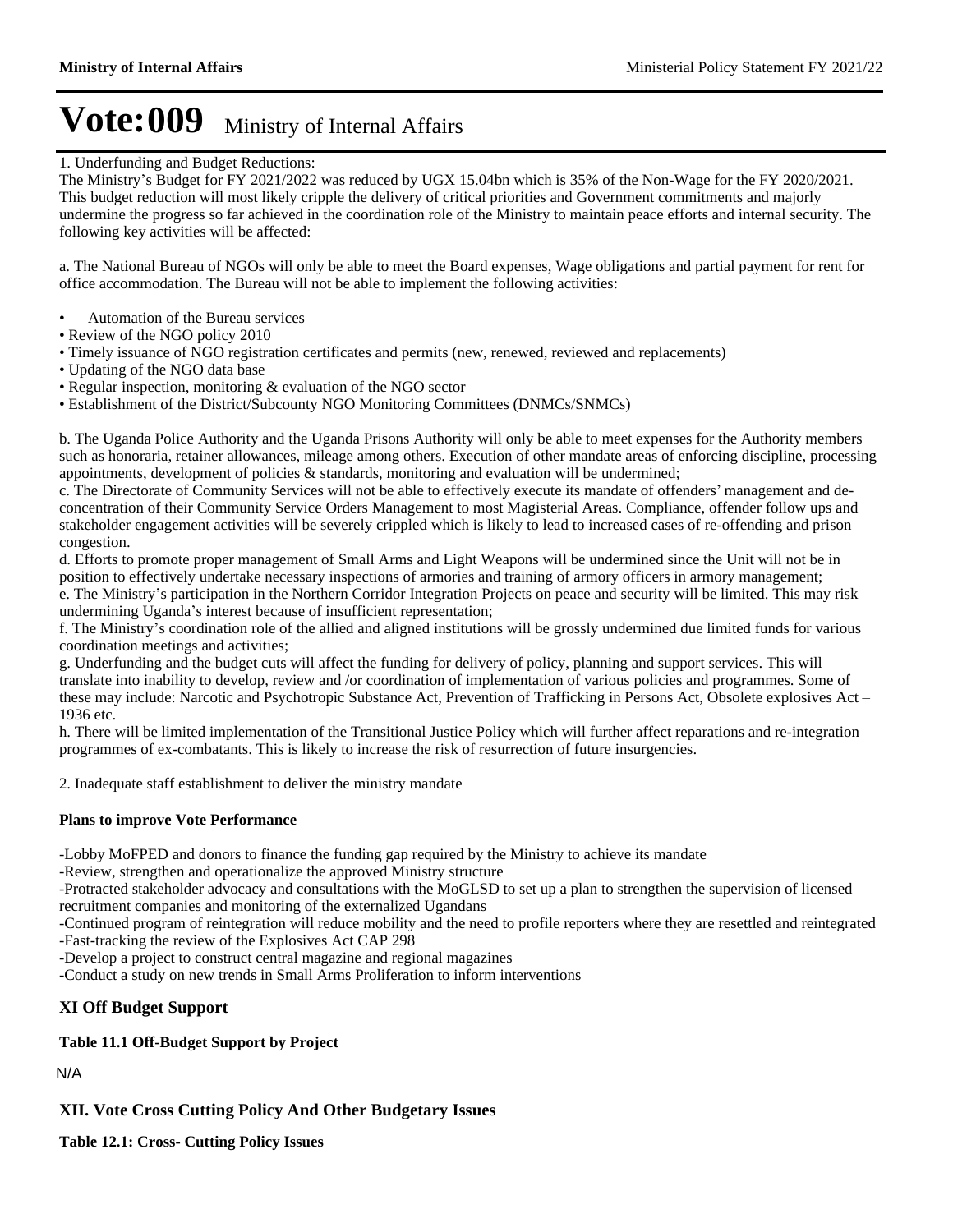| <b>Issue Type:</b>                  | <b>HIV/AIDS</b>                                                                                                    |  |  |  |  |
|-------------------------------------|--------------------------------------------------------------------------------------------------------------------|--|--|--|--|
| Objective:                          | Increase in the HIV prevalence and reduce stigma among Ministry staff                                              |  |  |  |  |
| <b>Issue of Concern:</b>            | Stigma for people living with HIV/AIDS                                                                             |  |  |  |  |
| <b>Planned Interventions:</b>       | Operationalising the HIV Committee at the Ministry                                                                 |  |  |  |  |
|                                     | Distribution of condoms and IEC Materials on preventive measures against contracting HIV/AIDS                      |  |  |  |  |
|                                     | Sensitizing staff about HIV/AIDS; its causes, prevention and how to live with it                                   |  |  |  |  |
| <b>Budget Allocation (Billion):</b> | 0.136                                                                                                              |  |  |  |  |
| <b>Performance Indicators:</b>      | Number of HIV/AIDS committee meetings held                                                                         |  |  |  |  |
|                                     | Number of staff sensitized on HIV/AIDS                                                                             |  |  |  |  |
| <b>Issue Type:</b>                  | Gender                                                                                                             |  |  |  |  |
| Objective:                          | Increase the mainstreaming of G&E issues in delivering Ministry services                                           |  |  |  |  |
| <b>Issue of Concern:</b>            | Lack of targeted interventions towards vulnerable groups                                                           |  |  |  |  |
| <b>Planned Interventions:</b>       | -Support (medical, feeding, welfare) to victims (mainly females) of trafficking                                    |  |  |  |  |
|                                     | -Training of stakeholders in identification, protection and referral of victims of trafficking in<br>Busoga region |  |  |  |  |
| <b>Budget Allocation (Billion):</b> | 0.020                                                                                                              |  |  |  |  |
| <b>Performance Indicators:</b>      | Number of Victims of trafficking supported-120                                                                     |  |  |  |  |
| <b>Issue Type:</b>                  | <b>Enviroment</b>                                                                                                  |  |  |  |  |
| Objective:                          | increase the tree cover in the country                                                                             |  |  |  |  |
| <b>Issue of Concern:</b>            | Decreasing tree cover in the country                                                                               |  |  |  |  |
| <b>Planned Interventions:</b>       | Train reporters and victims in tree planting                                                                       |  |  |  |  |
|                                     | Provide victims and reporters with tree seedlings and skills for tree planting                                     |  |  |  |  |
|                                     | Provide community service offenders with tree seedlings                                                            |  |  |  |  |
| <b>Budget Allocation (Billion):</b> | 0.288                                                                                                              |  |  |  |  |
| <b>Performance Indicators:</b>      | Number of reporters and victims trained in tree planting                                                           |  |  |  |  |
|                                     | Number of offenders provided with tree seedlings                                                                   |  |  |  |  |

### **XIII. Personnel Information**

### **Table 13.1 Staff Establishment Analysis**

| <b>Title</b>                  | <b>Salary Scale</b> | <b>Number Of Approved Positions</b> | <b>Number Of Filled Positions</b> |
|-------------------------------|---------------------|-------------------------------------|-----------------------------------|
| <b>DRT</b> Member             | Fixed               |                                     |                                   |
| Member of Commission          | Fixed               |                                     |                                   |
| Asst Commissioner (M&C)       | U1E                 |                                     |                                   |
| <b>Asst Commissioner (SR)</b> | U1E                 |                                     |                                   |
| <b>Asst Commissioner, HRM</b> | U1E                 |                                     |                                   |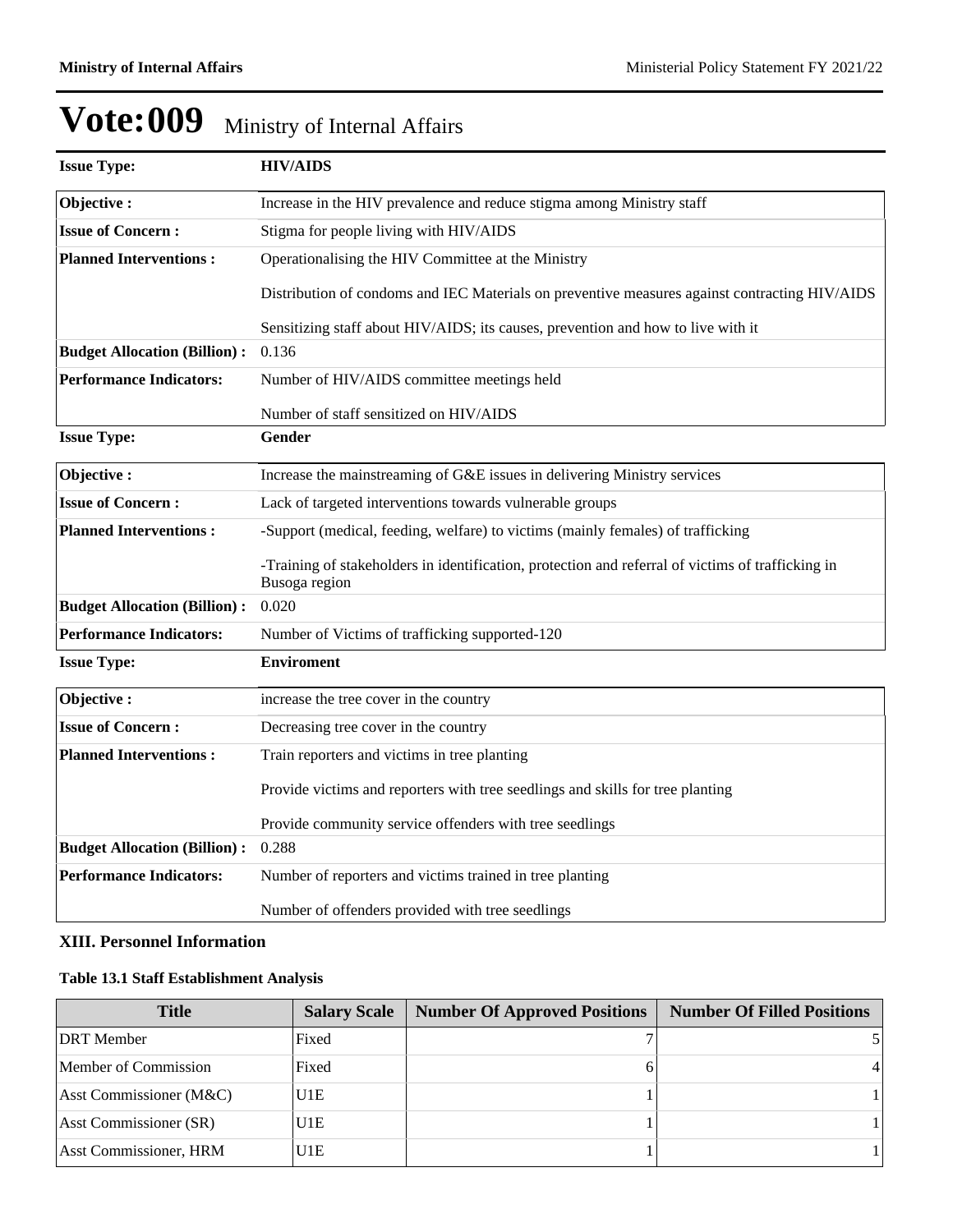| Asst Commissioner, Planning and<br>Policy Analysis | U1E               |                | $\mathbf{1}$     |
|----------------------------------------------------|-------------------|----------------|------------------|
| <b>Permanent Secretary</b>                         | U1S               | 1              | $\mathbf{1}$     |
| Commissioner (M&C)                                 | U1SE              | 1              | $\boldsymbol{0}$ |
| Commissioner(SR)                                   | U1SE              |                | $\boldsymbol{0}$ |
| Commissioner, Planning and Policy<br>Analysis      | U <sub>1</sub> SE |                | $\mathbf{1}$     |
| <b>Director Community Service</b>                  | U1SE              |                | $\mathbf{1}$     |
| Secretary                                          | U1SE              |                | $\boldsymbol{0}$ |
| <b>Under Secretary</b>                             | U1SE              |                | 1                |
| PCSO(Research & Dev)                               | U <sub>2</sub>    |                | $\boldsymbol{0}$ |
| Principal Assistant Secretary                      | U2L               |                | $\boldsymbol{0}$ |
| Principal Human Resource Officer                   | U2L               |                | $\mathbf{1}$     |
| Principal P.R.O.                                   | U2L               |                | $\mathbf{0}$     |
| Principal Personal Secretary                       | U2L               |                | $\boldsymbol{0}$ |
| Principal Policy Analyst                           | U2L               |                | 1                |
| Principal Accountant                               | U2U               |                | $\mathbf{1}$     |
| Principal Economist                                | U2U               |                | $\mathbf{1}$     |
| Principal Legal Officer                            | U2U               |                | $\mathbf{1}$     |
| <b>SCSO</b>                                        | U <sub>3</sub>    | 20             | 11               |
| Sen Systems Admin                                  | U <sub>3</sub>    |                | $\mathbf{0}$     |
| Senior Economist                                   | U <sub>3</sub>    | $\overline{c}$ | $\mathbf{1}$     |
| Senior Human Resource officer                      | U <sub>3</sub>    |                | $\mathbf{0}$     |
| Senior Assistant Secretary                         | <b>U3 LOWER</b>   | $\overline{2}$ | 2                |
| Senior Information Scientist                       | <b>U3 LOWER</b>   |                | $\mathbf{1}$     |
| Senior Personal Secretary                          | <b>U3 LOWER</b>   | 3              | 2                |
| Senior Policy Analyst                              | <b>U3 LOWER</b>   |                | $\boldsymbol{0}$ |
| Senior Accountant                                  | U3U               |                | $\mathbf{1}$     |
| Senior Internal Auditor                            | U3U               |                | $\boldsymbol{0}$ |
| Senior Procurement Officer                         | U3U               |                | $\mathbf{1}$     |
| <b>CSO</b>                                         | U <sub>4</sub>    | 112            | 46               |
| Economist                                          | U <sub>4</sub>    |                | $\mathbf{1}$     |
| Policy Analyst                                     | U <sub>4</sub>    |                | 1                |
| <b>Assistant Secretary</b>                         | U4L               |                | $\mathbf{1}$     |
| Human Resource Officer                             | U4L               |                | 1                |
| <b>Information Scientist</b>                       | U4L               |                | $\mathbf{1}$     |
| <b>Internal Auditor</b>                            | U4L               | 1              | $\mathbf{1}$     |